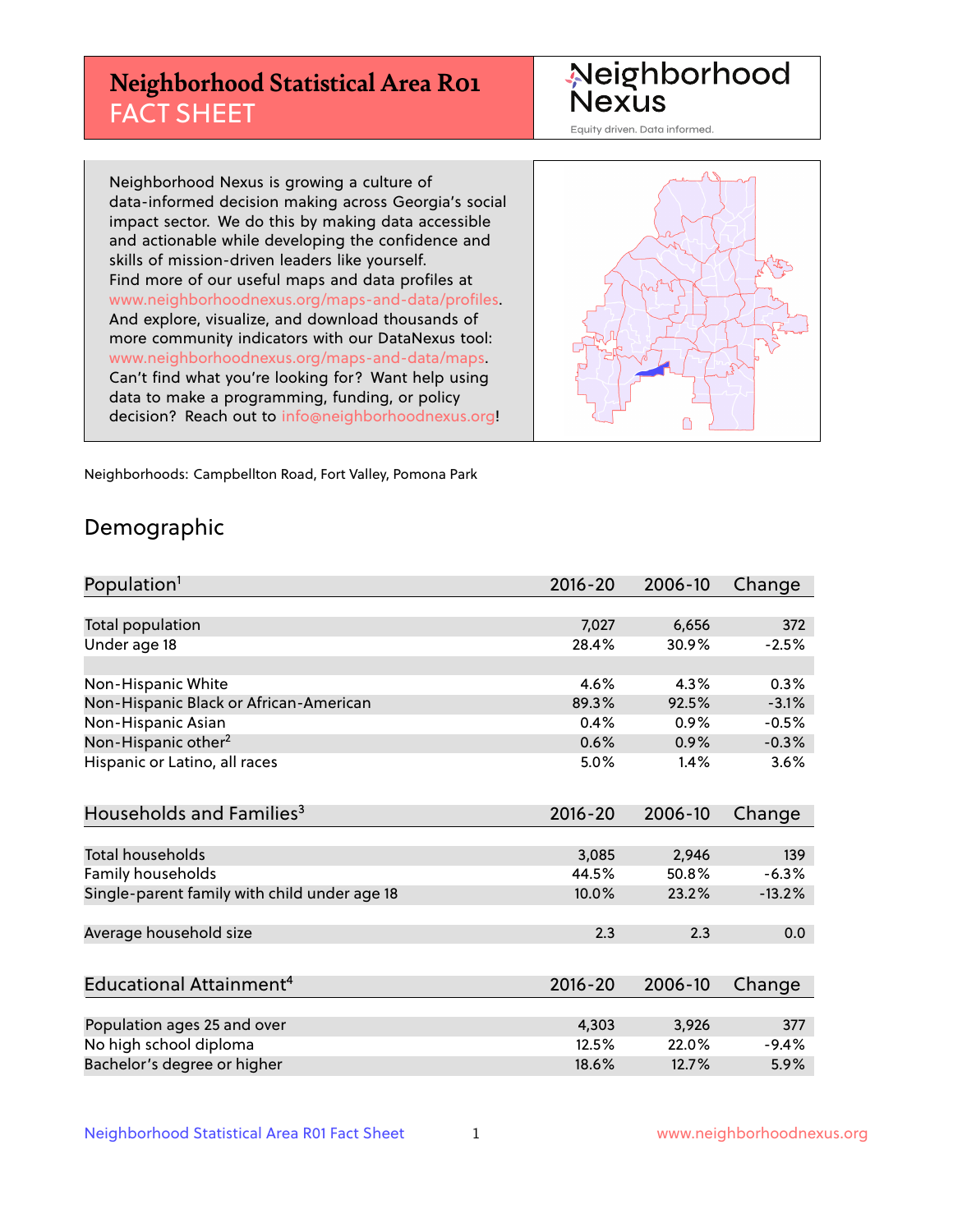## Change Measures, continued...

| Total workers residing in Neighborhood Statistical Area<br>3,167<br>$-701$<br>2,466<br>Workers with earnings \$1250/month or less<br>$-3.5%$<br>31.1%<br>34.6%<br>Workers with earnings \$1251/month to \$3333/month<br>48.5%<br>58.5%<br>$-10.0%$<br>Workers with earnings greater than \$3333/month<br>20.4%<br>6.9%<br>13.5%<br>Total jobs located in Neighborhood Statistical Area<br>422<br>442<br>$-20$<br>Jobs with earnings \$1250/month or less<br>49.1%<br>52.9%<br>$-3.9%$<br>Jobs with earnings \$1251/month to \$3333/month<br>37.2%<br>5.5%<br>31.7%<br>Jobs with earnings greater than \$3333/month<br>$-1.6%$<br>13.7%<br>15.4%<br>0.2<br>0.1<br>0.0<br>Income and Poverty <sup>6</sup><br>2016-20<br>2006-10<br>Change<br>Median household income<br>\$18,100<br>\$21,391<br>$-53,291$<br>Population for whom poverty status is determined<br>6,814<br>6,590<br>224<br>Population below poverty<br>39.8%<br>32.2%<br>7.5%<br>2016-20<br>2006-10<br>Change<br>Total housing units<br>3,857<br>3,623<br>234<br>Occupied housing units<br>$-1.3%$<br>80.0%<br>81.3%<br>Vacant housing units<br>20.0%<br>1.3%<br>18.7%<br>Occupied housing units<br>3,085<br>2,946<br>139<br>Owner occupied housing units<br>8.7%<br>12.0%<br>$-3.4%$<br>Renter occupied housing units<br>91.3%<br>88.0%<br>3.4%<br>$2016 - 20$<br>2006-10<br>Change<br>Occupied housing units<br>2,946<br>139<br>3,085<br>45.9%<br>48.3%<br>$-2.4%$<br>Crime Rates, per 10,000 Population <sup>9</sup><br>2017-21<br>2012-16<br>Change<br>381.7<br>622.8<br>All Part I crimes<br>$-241.1$<br>Violent crime<br>110.7<br>163.9<br>$-53.2$<br>Murder<br>2.0<br>4.7<br>$-2.7$<br>Robbery<br>31.9<br>$-38.6$<br>70.5<br>Aggravated assault<br>76.8<br>88.8<br>$-12.0$<br>Property crime<br>270.9<br>458.8<br>$-187.9$<br>74.6<br>142.1<br>$-67.5$<br><b>Burglary</b><br>142.3<br>Larceny<br>198.6<br>$-56.3$ | Employment <sup>5</sup>          | 2016-20 | 2006-10 | Change |
|---------------------------------------------------------------------------------------------------------------------------------------------------------------------------------------------------------------------------------------------------------------------------------------------------------------------------------------------------------------------------------------------------------------------------------------------------------------------------------------------------------------------------------------------------------------------------------------------------------------------------------------------------------------------------------------------------------------------------------------------------------------------------------------------------------------------------------------------------------------------------------------------------------------------------------------------------------------------------------------------------------------------------------------------------------------------------------------------------------------------------------------------------------------------------------------------------------------------------------------------------------------------------------------------------------------------------------------------------------------------------------------------------------------------------------------------------------------------------------------------------------------------------------------------------------------------------------------------------------------------------------------------------------------------------------------------------------------------------------------------------------------------------------------------------------------------------------------------------------------------------------------|----------------------------------|---------|---------|--------|
|                                                                                                                                                                                                                                                                                                                                                                                                                                                                                                                                                                                                                                                                                                                                                                                                                                                                                                                                                                                                                                                                                                                                                                                                                                                                                                                                                                                                                                                                                                                                                                                                                                                                                                                                                                                                                                                                                       |                                  |         |         |        |
|                                                                                                                                                                                                                                                                                                                                                                                                                                                                                                                                                                                                                                                                                                                                                                                                                                                                                                                                                                                                                                                                                                                                                                                                                                                                                                                                                                                                                                                                                                                                                                                                                                                                                                                                                                                                                                                                                       |                                  |         |         |        |
|                                                                                                                                                                                                                                                                                                                                                                                                                                                                                                                                                                                                                                                                                                                                                                                                                                                                                                                                                                                                                                                                                                                                                                                                                                                                                                                                                                                                                                                                                                                                                                                                                                                                                                                                                                                                                                                                                       |                                  |         |         |        |
|                                                                                                                                                                                                                                                                                                                                                                                                                                                                                                                                                                                                                                                                                                                                                                                                                                                                                                                                                                                                                                                                                                                                                                                                                                                                                                                                                                                                                                                                                                                                                                                                                                                                                                                                                                                                                                                                                       |                                  |         |         |        |
|                                                                                                                                                                                                                                                                                                                                                                                                                                                                                                                                                                                                                                                                                                                                                                                                                                                                                                                                                                                                                                                                                                                                                                                                                                                                                                                                                                                                                                                                                                                                                                                                                                                                                                                                                                                                                                                                                       |                                  |         |         |        |
|                                                                                                                                                                                                                                                                                                                                                                                                                                                                                                                                                                                                                                                                                                                                                                                                                                                                                                                                                                                                                                                                                                                                                                                                                                                                                                                                                                                                                                                                                                                                                                                                                                                                                                                                                                                                                                                                                       |                                  |         |         |        |
|                                                                                                                                                                                                                                                                                                                                                                                                                                                                                                                                                                                                                                                                                                                                                                                                                                                                                                                                                                                                                                                                                                                                                                                                                                                                                                                                                                                                                                                                                                                                                                                                                                                                                                                                                                                                                                                                                       |                                  |         |         |        |
|                                                                                                                                                                                                                                                                                                                                                                                                                                                                                                                                                                                                                                                                                                                                                                                                                                                                                                                                                                                                                                                                                                                                                                                                                                                                                                                                                                                                                                                                                                                                                                                                                                                                                                                                                                                                                                                                                       |                                  |         |         |        |
|                                                                                                                                                                                                                                                                                                                                                                                                                                                                                                                                                                                                                                                                                                                                                                                                                                                                                                                                                                                                                                                                                                                                                                                                                                                                                                                                                                                                                                                                                                                                                                                                                                                                                                                                                                                                                                                                                       |                                  |         |         |        |
|                                                                                                                                                                                                                                                                                                                                                                                                                                                                                                                                                                                                                                                                                                                                                                                                                                                                                                                                                                                                                                                                                                                                                                                                                                                                                                                                                                                                                                                                                                                                                                                                                                                                                                                                                                                                                                                                                       |                                  |         |         |        |
|                                                                                                                                                                                                                                                                                                                                                                                                                                                                                                                                                                                                                                                                                                                                                                                                                                                                                                                                                                                                                                                                                                                                                                                                                                                                                                                                                                                                                                                                                                                                                                                                                                                                                                                                                                                                                                                                                       | Jobs/workers ratio               |         |         |        |
|                                                                                                                                                                                                                                                                                                                                                                                                                                                                                                                                                                                                                                                                                                                                                                                                                                                                                                                                                                                                                                                                                                                                                                                                                                                                                                                                                                                                                                                                                                                                                                                                                                                                                                                                                                                                                                                                                       |                                  |         |         |        |
|                                                                                                                                                                                                                                                                                                                                                                                                                                                                                                                                                                                                                                                                                                                                                                                                                                                                                                                                                                                                                                                                                                                                                                                                                                                                                                                                                                                                                                                                                                                                                                                                                                                                                                                                                                                                                                                                                       |                                  |         |         |        |
|                                                                                                                                                                                                                                                                                                                                                                                                                                                                                                                                                                                                                                                                                                                                                                                                                                                                                                                                                                                                                                                                                                                                                                                                                                                                                                                                                                                                                                                                                                                                                                                                                                                                                                                                                                                                                                                                                       |                                  |         |         |        |
|                                                                                                                                                                                                                                                                                                                                                                                                                                                                                                                                                                                                                                                                                                                                                                                                                                                                                                                                                                                                                                                                                                                                                                                                                                                                                                                                                                                                                                                                                                                                                                                                                                                                                                                                                                                                                                                                                       |                                  |         |         |        |
|                                                                                                                                                                                                                                                                                                                                                                                                                                                                                                                                                                                                                                                                                                                                                                                                                                                                                                                                                                                                                                                                                                                                                                                                                                                                                                                                                                                                                                                                                                                                                                                                                                                                                                                                                                                                                                                                                       |                                  |         |         |        |
|                                                                                                                                                                                                                                                                                                                                                                                                                                                                                                                                                                                                                                                                                                                                                                                                                                                                                                                                                                                                                                                                                                                                                                                                                                                                                                                                                                                                                                                                                                                                                                                                                                                                                                                                                                                                                                                                                       |                                  |         |         |        |
|                                                                                                                                                                                                                                                                                                                                                                                                                                                                                                                                                                                                                                                                                                                                                                                                                                                                                                                                                                                                                                                                                                                                                                                                                                                                                                                                                                                                                                                                                                                                                                                                                                                                                                                                                                                                                                                                                       |                                  |         |         |        |
|                                                                                                                                                                                                                                                                                                                                                                                                                                                                                                                                                                                                                                                                                                                                                                                                                                                                                                                                                                                                                                                                                                                                                                                                                                                                                                                                                                                                                                                                                                                                                                                                                                                                                                                                                                                                                                                                                       |                                  |         |         |        |
|                                                                                                                                                                                                                                                                                                                                                                                                                                                                                                                                                                                                                                                                                                                                                                                                                                                                                                                                                                                                                                                                                                                                                                                                                                                                                                                                                                                                                                                                                                                                                                                                                                                                                                                                                                                                                                                                                       | Housing <sup>7</sup>             |         |         |        |
|                                                                                                                                                                                                                                                                                                                                                                                                                                                                                                                                                                                                                                                                                                                                                                                                                                                                                                                                                                                                                                                                                                                                                                                                                                                                                                                                                                                                                                                                                                                                                                                                                                                                                                                                                                                                                                                                                       |                                  |         |         |        |
|                                                                                                                                                                                                                                                                                                                                                                                                                                                                                                                                                                                                                                                                                                                                                                                                                                                                                                                                                                                                                                                                                                                                                                                                                                                                                                                                                                                                                                                                                                                                                                                                                                                                                                                                                                                                                                                                                       |                                  |         |         |        |
|                                                                                                                                                                                                                                                                                                                                                                                                                                                                                                                                                                                                                                                                                                                                                                                                                                                                                                                                                                                                                                                                                                                                                                                                                                                                                                                                                                                                                                                                                                                                                                                                                                                                                                                                                                                                                                                                                       |                                  |         |         |        |
|                                                                                                                                                                                                                                                                                                                                                                                                                                                                                                                                                                                                                                                                                                                                                                                                                                                                                                                                                                                                                                                                                                                                                                                                                                                                                                                                                                                                                                                                                                                                                                                                                                                                                                                                                                                                                                                                                       |                                  |         |         |        |
|                                                                                                                                                                                                                                                                                                                                                                                                                                                                                                                                                                                                                                                                                                                                                                                                                                                                                                                                                                                                                                                                                                                                                                                                                                                                                                                                                                                                                                                                                                                                                                                                                                                                                                                                                                                                                                                                                       |                                  |         |         |        |
|                                                                                                                                                                                                                                                                                                                                                                                                                                                                                                                                                                                                                                                                                                                                                                                                                                                                                                                                                                                                                                                                                                                                                                                                                                                                                                                                                                                                                                                                                                                                                                                                                                                                                                                                                                                                                                                                                       |                                  |         |         |        |
|                                                                                                                                                                                                                                                                                                                                                                                                                                                                                                                                                                                                                                                                                                                                                                                                                                                                                                                                                                                                                                                                                                                                                                                                                                                                                                                                                                                                                                                                                                                                                                                                                                                                                                                                                                                                                                                                                       |                                  |         |         |        |
|                                                                                                                                                                                                                                                                                                                                                                                                                                                                                                                                                                                                                                                                                                                                                                                                                                                                                                                                                                                                                                                                                                                                                                                                                                                                                                                                                                                                                                                                                                                                                                                                                                                                                                                                                                                                                                                                                       |                                  |         |         |        |
|                                                                                                                                                                                                                                                                                                                                                                                                                                                                                                                                                                                                                                                                                                                                                                                                                                                                                                                                                                                                                                                                                                                                                                                                                                                                                                                                                                                                                                                                                                                                                                                                                                                                                                                                                                                                                                                                                       |                                  |         |         |        |
|                                                                                                                                                                                                                                                                                                                                                                                                                                                                                                                                                                                                                                                                                                                                                                                                                                                                                                                                                                                                                                                                                                                                                                                                                                                                                                                                                                                                                                                                                                                                                                                                                                                                                                                                                                                                                                                                                       | Access to a Vehicle <sup>8</sup> |         |         |        |
|                                                                                                                                                                                                                                                                                                                                                                                                                                                                                                                                                                                                                                                                                                                                                                                                                                                                                                                                                                                                                                                                                                                                                                                                                                                                                                                                                                                                                                                                                                                                                                                                                                                                                                                                                                                                                                                                                       |                                  |         |         |        |
|                                                                                                                                                                                                                                                                                                                                                                                                                                                                                                                                                                                                                                                                                                                                                                                                                                                                                                                                                                                                                                                                                                                                                                                                                                                                                                                                                                                                                                                                                                                                                                                                                                                                                                                                                                                                                                                                                       |                                  |         |         |        |
|                                                                                                                                                                                                                                                                                                                                                                                                                                                                                                                                                                                                                                                                                                                                                                                                                                                                                                                                                                                                                                                                                                                                                                                                                                                                                                                                                                                                                                                                                                                                                                                                                                                                                                                                                                                                                                                                                       | No vehicle available             |         |         |        |
|                                                                                                                                                                                                                                                                                                                                                                                                                                                                                                                                                                                                                                                                                                                                                                                                                                                                                                                                                                                                                                                                                                                                                                                                                                                                                                                                                                                                                                                                                                                                                                                                                                                                                                                                                                                                                                                                                       |                                  |         |         |        |
|                                                                                                                                                                                                                                                                                                                                                                                                                                                                                                                                                                                                                                                                                                                                                                                                                                                                                                                                                                                                                                                                                                                                                                                                                                                                                                                                                                                                                                                                                                                                                                                                                                                                                                                                                                                                                                                                                       |                                  |         |         |        |
|                                                                                                                                                                                                                                                                                                                                                                                                                                                                                                                                                                                                                                                                                                                                                                                                                                                                                                                                                                                                                                                                                                                                                                                                                                                                                                                                                                                                                                                                                                                                                                                                                                                                                                                                                                                                                                                                                       |                                  |         |         |        |
|                                                                                                                                                                                                                                                                                                                                                                                                                                                                                                                                                                                                                                                                                                                                                                                                                                                                                                                                                                                                                                                                                                                                                                                                                                                                                                                                                                                                                                                                                                                                                                                                                                                                                                                                                                                                                                                                                       |                                  |         |         |        |
|                                                                                                                                                                                                                                                                                                                                                                                                                                                                                                                                                                                                                                                                                                                                                                                                                                                                                                                                                                                                                                                                                                                                                                                                                                                                                                                                                                                                                                                                                                                                                                                                                                                                                                                                                                                                                                                                                       |                                  |         |         |        |
|                                                                                                                                                                                                                                                                                                                                                                                                                                                                                                                                                                                                                                                                                                                                                                                                                                                                                                                                                                                                                                                                                                                                                                                                                                                                                                                                                                                                                                                                                                                                                                                                                                                                                                                                                                                                                                                                                       |                                  |         |         |        |
|                                                                                                                                                                                                                                                                                                                                                                                                                                                                                                                                                                                                                                                                                                                                                                                                                                                                                                                                                                                                                                                                                                                                                                                                                                                                                                                                                                                                                                                                                                                                                                                                                                                                                                                                                                                                                                                                                       |                                  |         |         |        |
|                                                                                                                                                                                                                                                                                                                                                                                                                                                                                                                                                                                                                                                                                                                                                                                                                                                                                                                                                                                                                                                                                                                                                                                                                                                                                                                                                                                                                                                                                                                                                                                                                                                                                                                                                                                                                                                                                       |                                  |         |         |        |
|                                                                                                                                                                                                                                                                                                                                                                                                                                                                                                                                                                                                                                                                                                                                                                                                                                                                                                                                                                                                                                                                                                                                                                                                                                                                                                                                                                                                                                                                                                                                                                                                                                                                                                                                                                                                                                                                                       |                                  |         |         |        |
|                                                                                                                                                                                                                                                                                                                                                                                                                                                                                                                                                                                                                                                                                                                                                                                                                                                                                                                                                                                                                                                                                                                                                                                                                                                                                                                                                                                                                                                                                                                                                                                                                                                                                                                                                                                                                                                                                       |                                  |         |         |        |
|                                                                                                                                                                                                                                                                                                                                                                                                                                                                                                                                                                                                                                                                                                                                                                                                                                                                                                                                                                                                                                                                                                                                                                                                                                                                                                                                                                                                                                                                                                                                                                                                                                                                                                                                                                                                                                                                                       |                                  |         |         |        |
| Vehicle theft<br>54.1<br>118.2<br>$-64.1$                                                                                                                                                                                                                                                                                                                                                                                                                                                                                                                                                                                                                                                                                                                                                                                                                                                                                                                                                                                                                                                                                                                                                                                                                                                                                                                                                                                                                                                                                                                                                                                                                                                                                                                                                                                                                                             |                                  |         |         |        |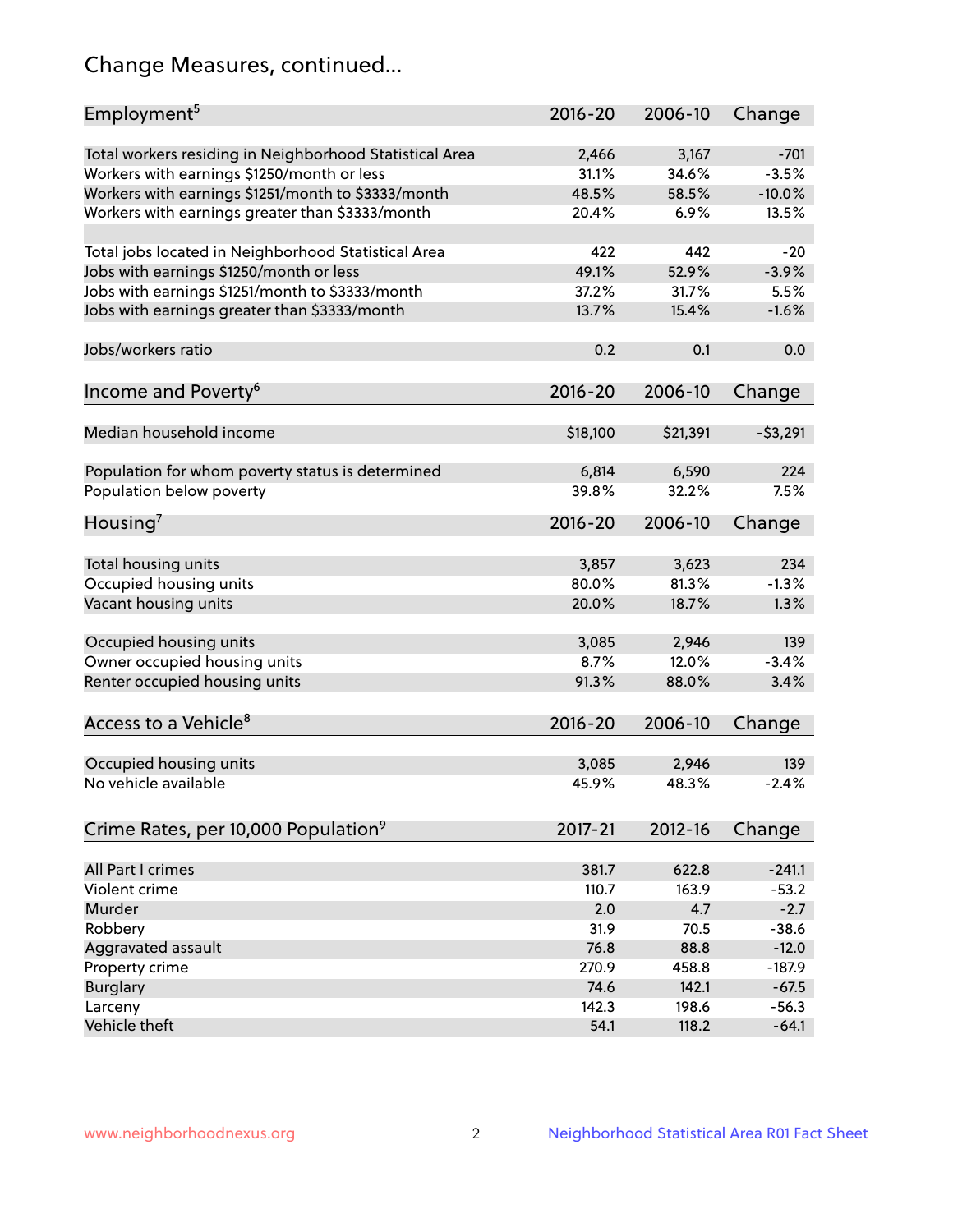## Current Data: Demographic

| Sex and Age, 2016-20 <sup>10</sup>                    | <b>Estimate</b> | Margin of Error |
|-------------------------------------------------------|-----------------|-----------------|
| Total population                                      | 7,027           | $\pm$ 1,633     |
| Male                                                  | 42.0%           | $\pm$ 5.5%      |
| Female                                                | 58.0%           | $\pm$ 7.3%      |
| Under 5 years                                         | 10.4%           | $\pm 2.9\%$     |
| 5 to 9 years                                          | 6.6%            | $\pm 3.6\%$     |
| 10 to 14 years                                        | 7.9%            | $\pm$ 5.0%      |
| 15 to 19 years                                        | 6.0%            | $\pm$ 4.2%      |
| 20 to 24 years                                        | 7.9%            | $\pm 3.6\%$     |
| 25 to 34 years                                        | 19.0%           | $\pm$ 7.5%      |
| 35 to 44 years                                        | 10.5%           | $\pm$ 4.9%      |
| 45 to 54 years                                        | 9.5%            | $\pm$ 3.2%      |
| 55 to 59 years                                        | 4.8%            | $\pm 1.4\%$     |
| 60 to 64 years                                        | 4.9%            | ±1.9%           |
| 65 to 74 years                                        | 7.6%            | $\pm1.5\%$      |
| 75 to 84 years                                        | 3.7%            | $\pm1.6\%$      |
| 85 years and over                                     | 1.2%            | ±1.0%           |
| Median age (years)                                    | 29.3            | $\pm$ 0.7       |
| Race and Ethnicity, 2016-20 <sup>11</sup>             | <b>Estimate</b> | Margin of Error |
| <b>Total population</b>                               | 7,027           | $\pm$ 1,633     |
| Hispanic or Latino (of any race)                      | 5.0%            | $\pm$ 3.7%      |
| Not Hispanic or Latino                                | 95.0%           | $\pm$ 5.7%      |
| White alone                                           | 4.6%            | $\pm 1.0\%$     |
| Black or African American alone                       | 89.3%           | $\pm$ 9.2%      |
| American Indian and Alaska Native alone               | 0.1%            | $\pm$ 0.3%      |
| Asian alone                                           | 0.4%            | $\pm$ 0.7%      |
| Native Hawaiian and other Pacific Islander alone      | 0.0%            | $\pm$ 0.3%      |
| Some other race alone                                 | 0.0%            | $\pm$ 0.3%      |
| Two or more races                                     | 0.5%            | $\pm$ 0.9%      |
| U.S. Citizenship Status, 2016-20 <sup>12</sup>        | <b>Estimate</b> | Margin of Error |
| Foreign-born population                               | 276             | $\pm$ 192       |
| Naturalized U.S. citizen                              | 13.6%           | ±12.3%          |
| Not a U.S. citizen                                    | 86.4%           | $\pm$ 84.0%     |
| Citizen, Voting Age Population, 2016-20 <sup>13</sup> | <b>Estimate</b> | Margin of Error |
| Citizen, 18 and over population                       | 4,806           | $\pm 856$       |
| Male                                                  | 46.3%           | ±12.8%          |
| Female                                                | 53.7%           | ±13.3%          |
|                                                       |                 |                 |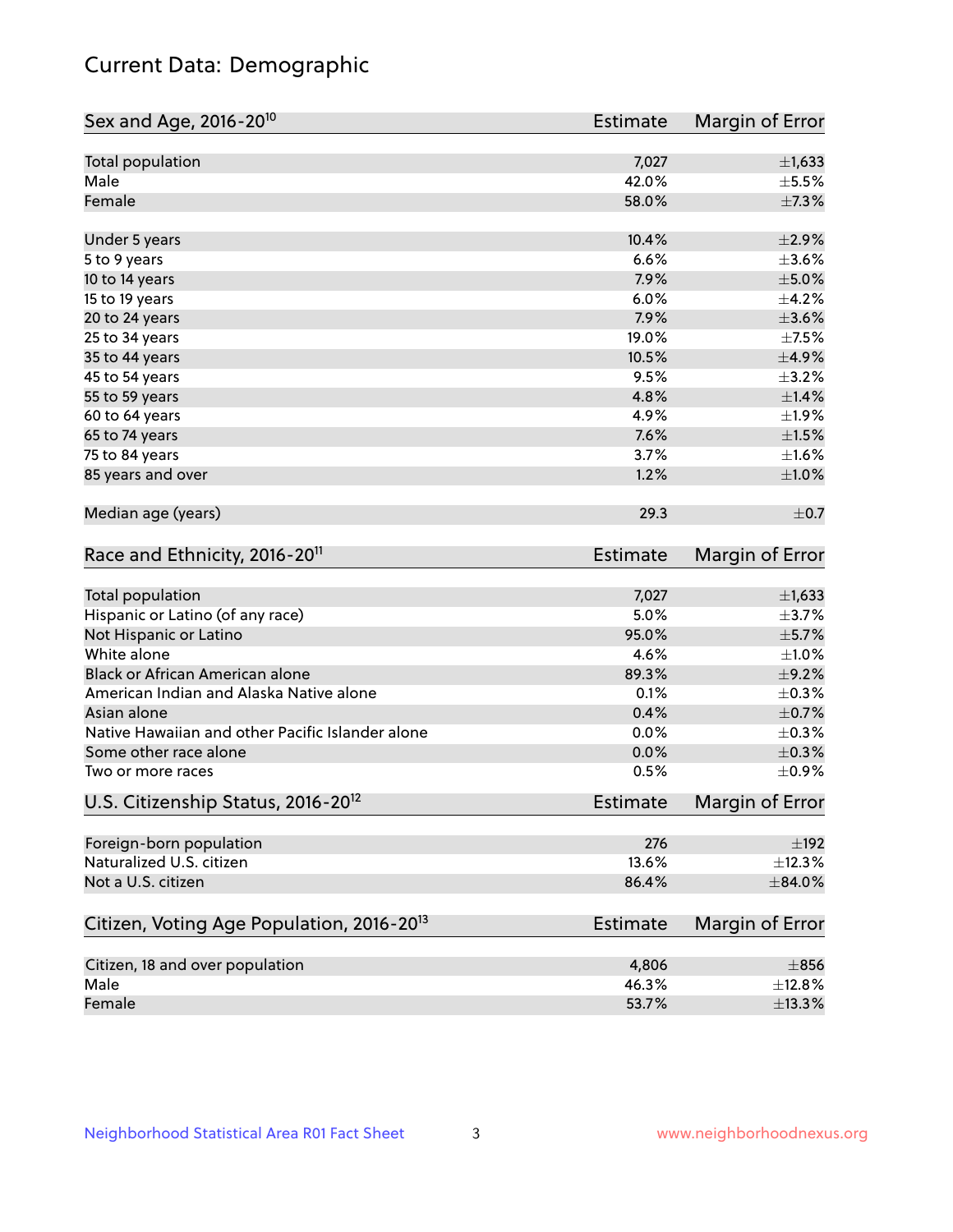## Current Data: Economic

| Income, 2016-20 <sup>14</sup>                           | <b>Estimate</b> | Margin of Error |
|---------------------------------------------------------|-----------------|-----------------|
| All households                                          |                 | $\pm 380$       |
|                                                         | 3,085<br>28.4%  | $\pm$ 5.9%      |
| Less than \$10,000                                      |                 |                 |
| \$10,000 to \$14,999                                    | 12.5%           | $\pm$ 5.3%      |
| \$15,000 to \$24,999                                    | 21.1%           | $\pm$ 6.0%      |
| \$25,000 to \$34,999                                    | 13.4%           | $\pm$ 8.8%      |
| \$35,000 to \$49,999                                    | 7.1%            | ±3.8%           |
| \$50,000 to \$74,999                                    | 9.0%            | $\pm$ 7.1%      |
| \$75,000 to \$99,999                                    | 4.0%            | ±3.3%           |
| \$100,000 to \$149,999                                  | 4.0%            | $\pm$ 4.3%      |
| \$150,000 to \$199,999                                  | 0.0%            | $\pm$ 0.6%      |
| \$200,000 or more                                       | 0.5%            | $\pm 2.3\%$     |
| Median household income (dollars)                       | \$18,100        | $\pm$ 1,212     |
| Mean household income (dollars)                         | \$29,897        | $\pm$ 8,443     |
| Households with earnings                                | 56.9%           | $\pm$ 12.0%     |
| Mean earnings (dollars)                                 | \$36,874        | ±13,223         |
| Households with Social Security                         | 34.1%           | $\pm$ 5.5%      |
| Mean Social Security income (dollars)                   | \$12,868        | $\pm$ 1,386     |
| Households with retirement income                       | 13.6%           | $\pm$ 5.0%      |
| Mean retirement income (dollars)                        | \$15,869        | $\pm$ 7,540     |
| Households with Supplemental Security Income            | 18.5%           | $\pm$ 5.7%      |
| Mean Supplemental Security Income (dollars)             | \$9,003         | ±1,382          |
| Households with cash public assistance income           | 4.2%            | ±4.2%           |
| Mean cash public assistance income (dollars)            | \$2,814         | $\pm 2,949$     |
| Households with Food Stamp/SNAP benefits in the past 12 | 46.9%           | $\pm$ 9.5%      |
| months                                                  |                 |                 |
|                                                         |                 |                 |
| Family households                                       | 1,374           | $\pm$ 391       |
| Less than \$10,000                                      | 14.1%           | $\pm$ 7.2%      |
| \$10,000 to \$14,999                                    | 4.3%            | ±5.3%           |
| \$15,000 to \$24,999                                    | 30.1%           | $\pm$ 12.0%     |
| \$25,000 to \$34,999                                    | 15.7%           | ±17.0%          |
| \$35,000 to \$49,999                                    | 7.7%            | $\pm$ 5.1%      |
| \$50,000 to \$74,999                                    | 20.5%           | $\pm$ 15.3%     |
| \$75,000 to \$99,999                                    | 2.5%            | $\pm$ 3.0%      |
| \$100,000 to \$149,999                                  | 3.9%            | $\pm$ 4.9%      |
| \$150,000 to \$199,999                                  | 0.6%            | $\pm$ 1.4%      |
| \$200,000 or more                                       | 0.6%            | $\pm$ 5.2%      |
| Median family income (dollars)                          | \$25,602        | $\pm 2,441$     |
| Mean family income (dollars)                            | \$35,664        | ±14,592         |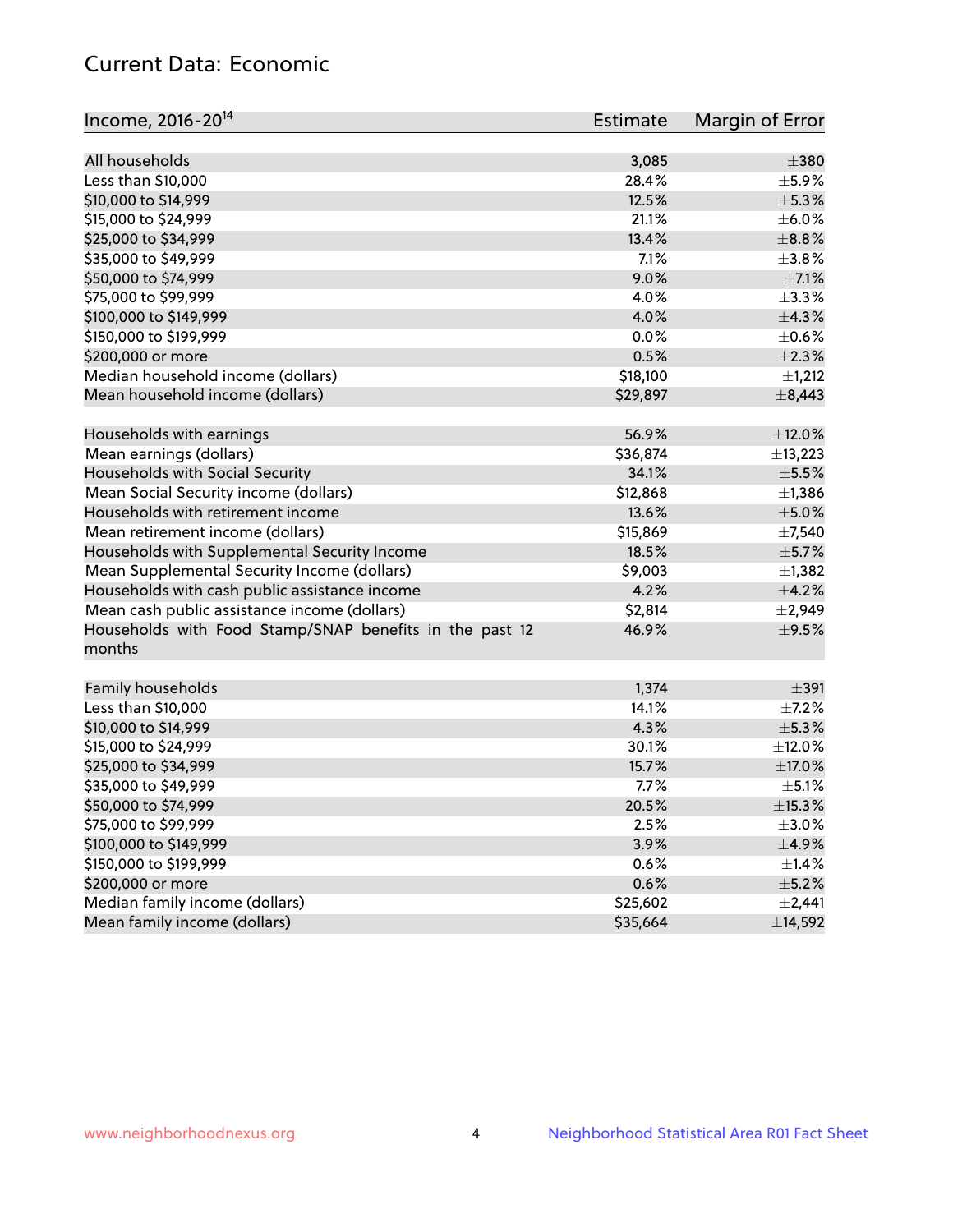## Current Data: Economic, continued...

| Income, 2016-20, continued <sup>15</sup>                              | <b>Estimate</b> | <b>Margin of Error</b> |
|-----------------------------------------------------------------------|-----------------|------------------------|
|                                                                       |                 |                        |
| Nonfamily households                                                  | 1,712           | $\pm 229$              |
| Median nonfamily income (dollars)                                     | \$12,668        | ±1,257                 |
| Mean nonfamily income (dollars)                                       | \$21,799        | ±8,019                 |
| Median earnings for workers (dollars)                                 | \$16,836        | $\pm$ 1,576            |
| Median earnings for male full-time, year-round workers<br>(dollars)   | \$35,455        | ±8,534                 |
| Median earnings for female full-time, year-round workers<br>(dollars) | \$20,019        | $\pm 2,621$            |
| Per capita income (dollars)                                           | \$14,182        | $\pm$ 2,295            |
| Families Below Poverty Level, 2016-20 <sup>16</sup>                   | <b>Estimate</b> | <b>Margin of Error</b> |
|                                                                       |                 |                        |
| <b>All Families</b>                                                   | 1,374           | $\pm$ 391              |
| Percent below poverty                                                 | 33.5%           | ±9.0%                  |
| Families with related children under 18 years                         | 751             | $\pm$ 302              |
| Percent below poverty                                                 | 52.6%           | $\pm$ 9.1%             |
| Families with related children under 5 years only                     | 210             | $\pm$ 149              |
| Percent below poverty                                                 | 34.7%           | $\pm 30.0\%$           |
| Married couple families                                               | 401             | $\pm 236$              |
| Percent below poverty                                                 | 16.2%           | ±14.4%                 |
| Married couple families with related children under 18 years          | 212             | $\pm 219$              |
| Percent below poverty                                                 | 15.5%           | ±24.2%                 |
| Married couple families with related children under 5 years           | 48              | $\pm 69$               |
| Percent below poverty                                                 | 67.0%           | ±82.9%                 |
| Families with female householder, no spouse present                   | 885             | $\pm$ 325              |
| Percent below poverty                                                 | 42.5%           | ±11.0%                 |
| Families with female householder, no spouse present with              | 483             | $\pm 201$              |
| related children under 18 years                                       |                 |                        |
| Percent below poverty                                                 | 71.0%           | ±14.9%                 |
| Families with female householder, no spouse present with              | 147             | $\pm$ 127              |
| related children under 5 years                                        |                 |                        |
| Percent below poverty                                                 | 18.0%           | ±27.2%                 |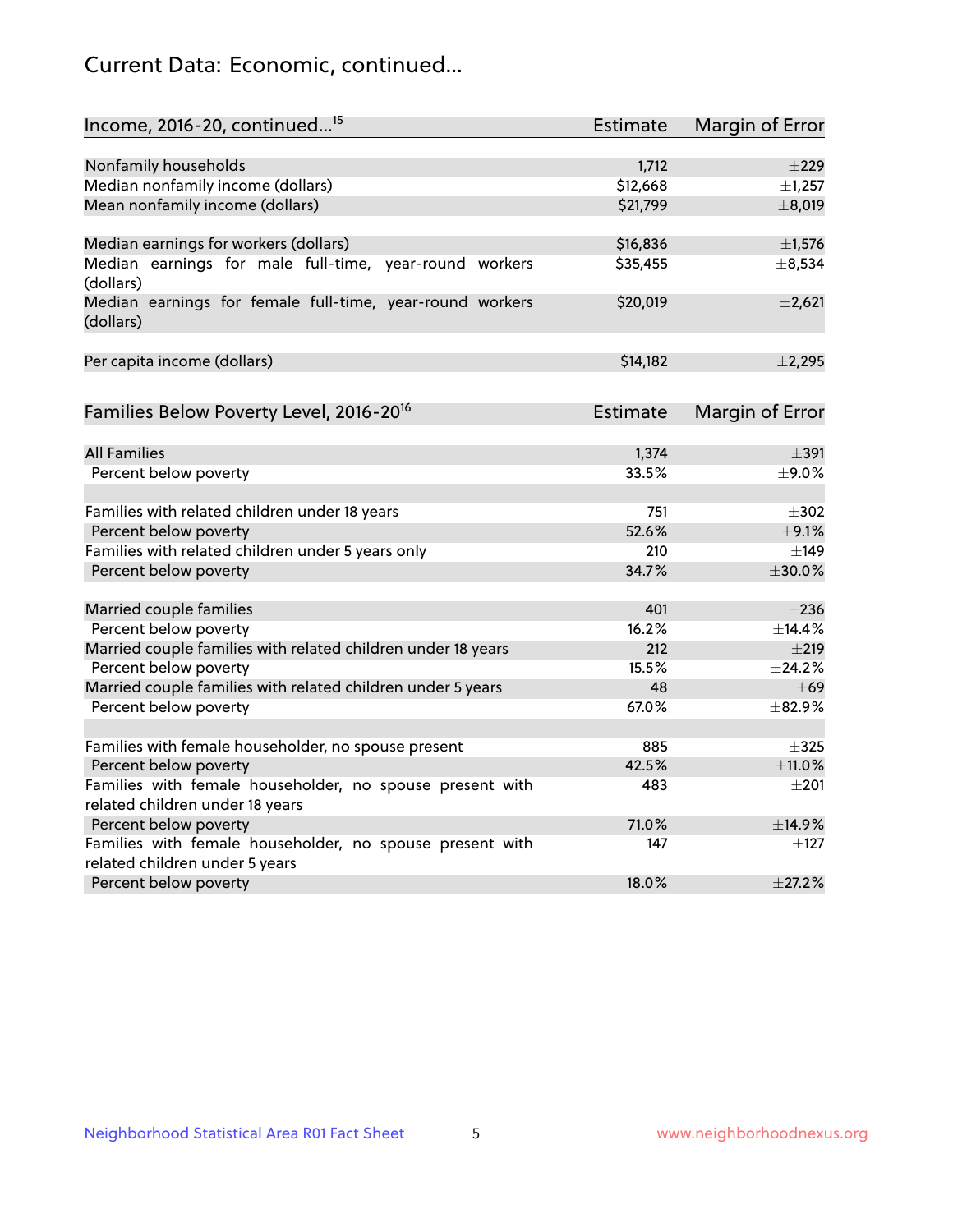## Current Data: Economic, continued...

| People Below Poverty Level, 2016-20 <sup>17</sup> | <b>Estimate</b> | Margin of Error |
|---------------------------------------------------|-----------------|-----------------|
|                                                   |                 |                 |
| Total population                                  | 6,814           | $\pm$ 1,567     |
| Percent below poverty                             | 39.8%           | $\pm$ 3.8%      |
| Population under 18 years                         | 1,801           | $\pm$ 548       |
| Percent below poverty                             | 57.4%           | $\pm$ 10.1%     |
| Population 18 years and over                      | 5,013           | $\pm$ 894       |
| Percent below poverty                             | 33.4%           | $\pm$ 4.0%      |
| Population 18 to 64 years                         | 4,135           | $\pm$ 867       |
| Percent below poverty                             | 33.6%           | $\pm$ 4.1%      |
| Population 65 years and over                      | 877             | $\pm 220$       |
| Percent below poverty                             | 32.5%           | ±12.0%          |

| Poverty by Race/Ethnicity, 2016-20 <sup>18</sup> | Estimate |             |
|--------------------------------------------------|----------|-------------|
|                                                  |          |             |
| Non-Hispanic White population                    | 317      | $\pm$ 104   |
| Percent below poverty                            | 70.9%    | $\pm$ 7.2%  |
| <b>Black population</b>                          | 6,163    | $\pm$ 1,531 |
| Percent below poverty                            | 39.5%    | $\pm$ 4.9%  |
| Asian population                                 | 28       | $\pm$ 48    |
| Percent below poverty                            | 100.0%   | $\pm$ 0.0%  |
| Hispanic or Latino population                    | 352      | $\pm 272$   |
| Percent below poverty                            | 26.2%    | ±23.8%      |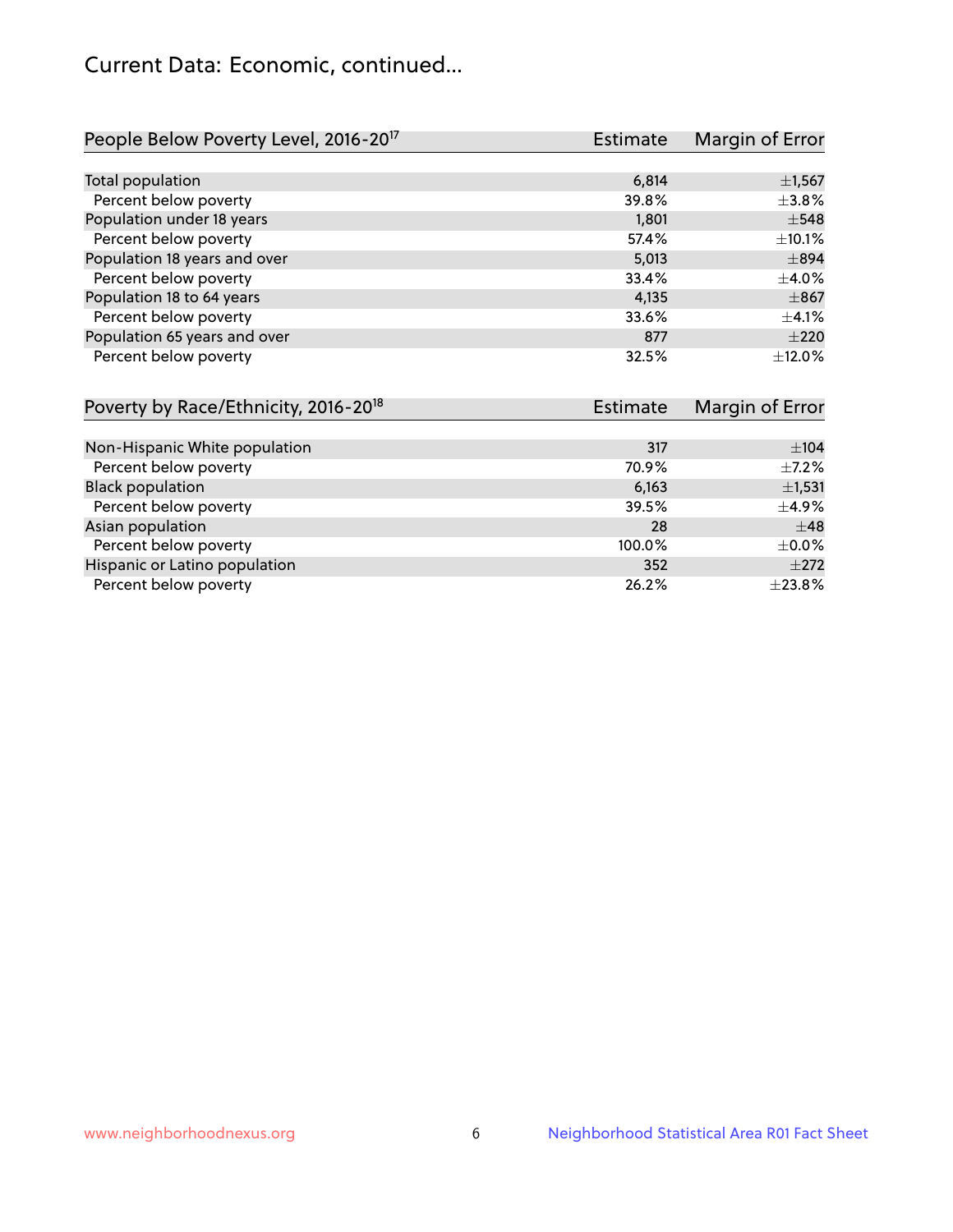# Current Data: Employment

| Employment Status, 2016-20 <sup>19</sup>                                    | Estimate        | Margin of Error |
|-----------------------------------------------------------------------------|-----------------|-----------------|
|                                                                             |                 |                 |
| Population 16 years and over                                                | 5,179           | ±1,130          |
| In labor force                                                              | 58.2%           | $\pm$ 8.6%      |
| Civilian labor force                                                        | 57.9%           | $\pm$ 8.7%      |
| Employed                                                                    | 53.7%           | $\pm$ 9.7%      |
| Unemployed                                                                  | 4.1%            | $\pm 2.6\%$     |
| <b>Armed Forces</b>                                                         | 0.3%            | $\pm1.7\%$      |
| Not in labor force                                                          | 41.8%           | ±12.9%          |
| Civilian labor force                                                        | 2,997           | $\pm$ 795       |
| <b>Unemployment Rate</b>                                                    | 7.1%            | $\pm$ 4.4%      |
| Females 16 years and over                                                   | 2,882           | $\pm$ 577       |
| In labor force                                                              | 56.4%           | $\pm$ 11.9%     |
| Civilian labor force                                                        | 56.4%           | ±11.9%          |
| Employed                                                                    | 51.4%           | $\pm$ 12.6%     |
| Own children of the householder under 6 years                               | 511             | $\pm 231$       |
| All parents in family in labor force                                        | 87.1%           | ±11.4%          |
| Own children of the householder 6 to 17 years                               | 863             | ±661            |
| All parents in family in labor force                                        | 99.7%           | $\pm 10.0\%$    |
| Industry, 2016-20 <sup>20</sup>                                             | <b>Estimate</b> | Margin of Error |
|                                                                             |                 |                 |
| Civilian employed population 16 years and over                              | 2,783           | $\pm 790$       |
| Agriculture, forestry, fishing and hunting, and mining                      | 0.5%            | $\pm 1.1\%$     |
| Construction                                                                | 4.3%            | $\pm$ 3.4%      |
| Manufacturing                                                               | 1.6%            | ±2.8%           |
| Wholesale trade                                                             | 0.0%            | ±1.0%           |
| Retail trade                                                                | 17.1%           | $\pm 10.5\%$    |
| Transportation and warehousing, and utilities                               | 7.8%            | $\pm$ 7.2%      |
| Information                                                                 | 0.7%            | ±1.4%           |
| Finance and insurance, and real estate and rental and leasing               | 2.0%            | $\pm 2.5\%$     |
| Professional, scientific, and management, and administrative                | 5.1%            | $\pm 3.0\%$     |
| and waste management services                                               |                 |                 |
| Educational services, and health care and social assistance                 | 14.5%           | $\pm$ 6.2%      |
| Arts, entertainment, and recreation, and accommodation and<br>food services | 36.4%           | ±13.3%          |
| Other services, except public administration                                | 7.0%            | $\pm$ 6.7%      |
| Public administration                                                       | 3.0%            | $\pm 2.9\%$     |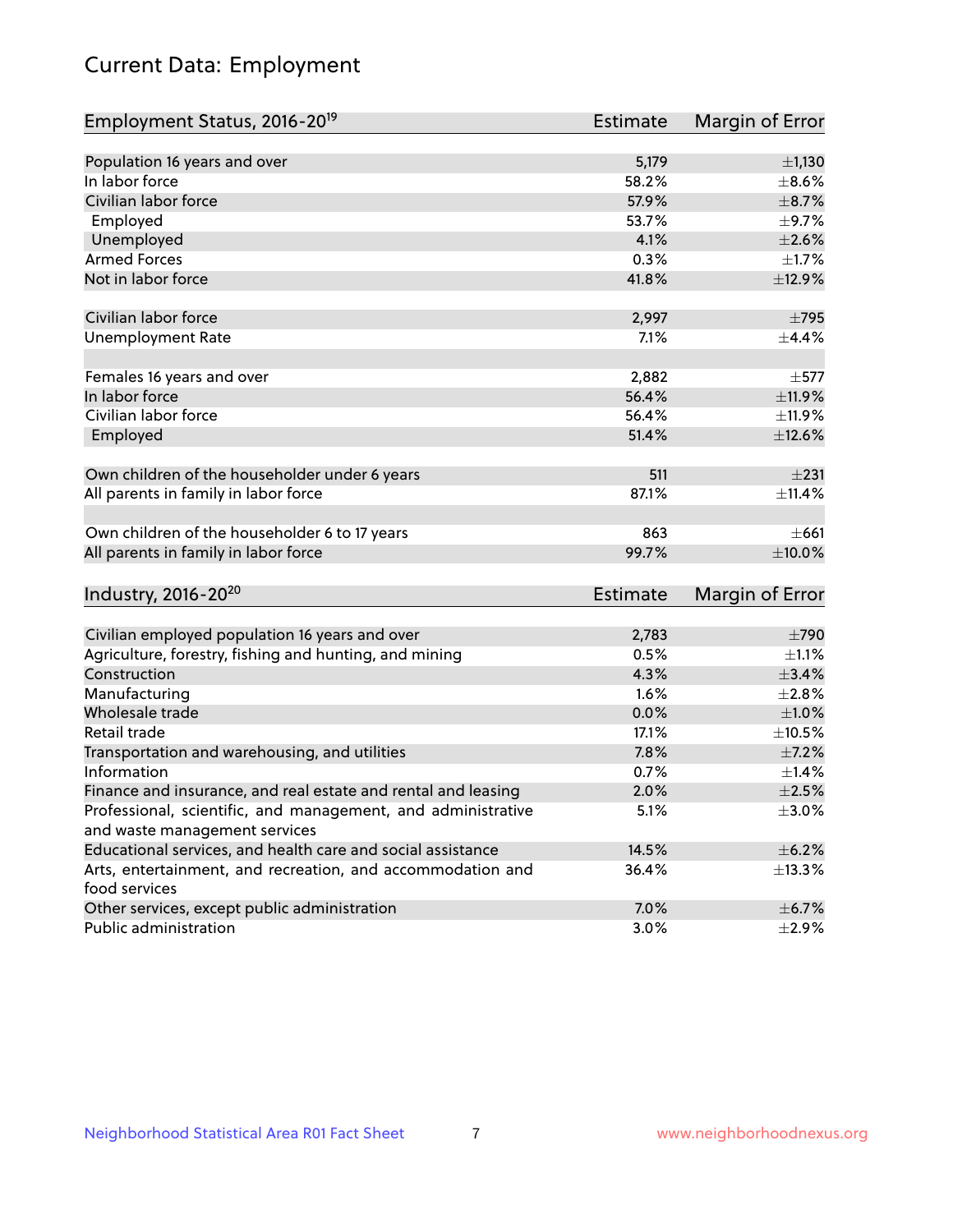# Current Data: Employment, continued...

| Occupation, 2016-20 <sup>21</sup>                                                                       | <b>Estimate</b> | Margin of Error |
|---------------------------------------------------------------------------------------------------------|-----------------|-----------------|
| Civilian employed population 16 years and over                                                          | 2,783           | $\pm 790$       |
| Management, business, science, and arts occupations                                                     | 12.1%           | $\pm$ 6.5%      |
| Service occupations                                                                                     | 45.9%           | $\pm$ 16.5%     |
| Sales and office occupations                                                                            | 23.0%           | ±10.9%          |
| Natural resources, construction, and maintenance occupations                                            | 6.8%            | $\pm 3.8\%$     |
| Production, transportation, and material moving occupations                                             | 12.1%           | $\pm$ 7.6%      |
| Class of Worker, 2016-20 <sup>22</sup>                                                                  | Estimate        | Margin of Error |
| Civilian employed population 16 years and over                                                          | 2,783           | $\pm 790$       |
| Private wage and salary workers                                                                         | 86.4%           | ±14.4%          |
| Government workers                                                                                      | 7.9%            | $\pm$ 4.0%      |
| Self-employed in own not incorporated business workers                                                  | 5.7%            | $\pm$ 7.3%      |
| Unpaid family workers                                                                                   | 0.0%            | ±1.0%           |
| Job Flows, 2019 <sup>23</sup>                                                                           |                 | 2019            |
|                                                                                                         |                 |                 |
| Total Jobs in Neighborhood Statistical Area                                                             |                 | 422             |
| Held by residents of Neighborhood Statistical Area                                                      |                 | 4.7%            |
| Held by non-residents of Neighborhood Statistical Area                                                  |                 | 95.3%           |
| Jobs by Industry Sector, 2019 <sup>24</sup>                                                             |                 | 2019            |
| Total Jobs in Neighborhood Statistical Area                                                             |                 | 422             |
| <b>Goods Producing sectors</b>                                                                          |                 | 4.0%            |
| Trade, Transportation, and Utilities sectors                                                            |                 | 27.5%           |
| All Other Services sectors                                                                              |                 | 68.5%           |
| Total Jobs in Neighborhood Statistical<br>held<br>by<br>Area<br>Neighborhood Statistical Area residents |                 | 20              |
| <b>Goods Producing sectors</b>                                                                          |                 | 0.0%            |
| Trade, Transportation, and Utilities sectors                                                            |                 | 0.0%            |
| All Other Services sectors                                                                              |                 | 100.0%          |
| Jobs by Earnings, 2019 <sup>25</sup>                                                                    |                 | 2019            |
| Total Jobs in Neighborhood Statistical Area                                                             |                 | 422             |
| Jobs with earnings \$1250/month or less                                                                 |                 | 49.1%           |
| Jobs with earnings \$1251/month to \$3333/month                                                         |                 | 37.2%           |
| Jobs with earnings greater than \$3333/month                                                            |                 | 13.7%           |
| Neighborhood Statistical<br>Total Jobs<br>in<br>Area<br>held<br>by                                      |                 | 20              |
| Neighborhood Statistical Area residents                                                                 |                 |                 |
| Jobs with earnings \$1250/month or less                                                                 |                 | 50.0%           |
| Jobs with earnings \$1251/month to \$3333/month                                                         |                 | 50.0%           |
| Jobs with earnings greater than \$3333/month                                                            |                 | 0.0%            |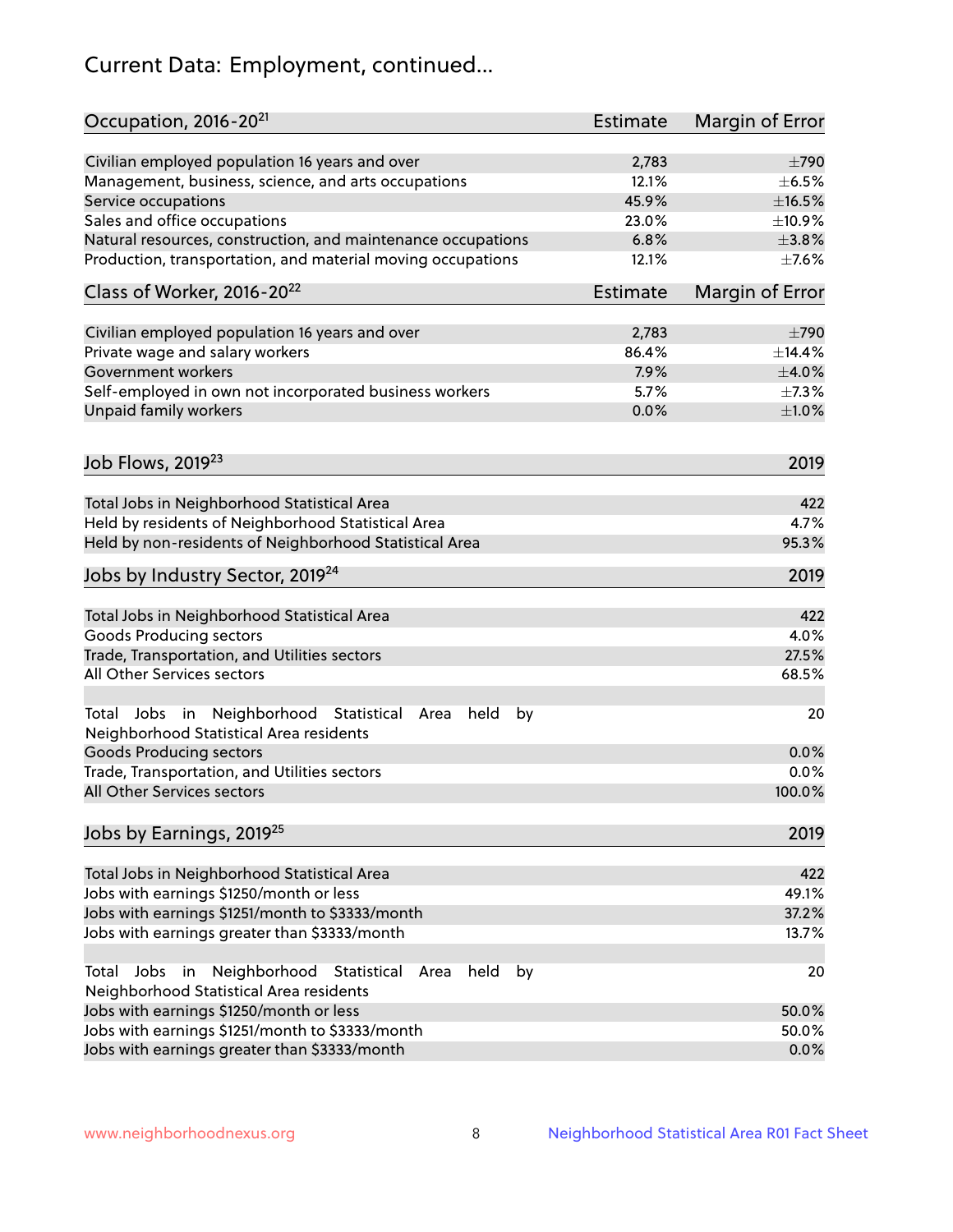## Current Data: Employment, continued...

| Jobs by Age of Worker, 2019 <sup>26</sup>                                                      | 2019  |
|------------------------------------------------------------------------------------------------|-------|
|                                                                                                |       |
| Total Jobs in Neighborhood Statistical Area                                                    | 422   |
| Jobs with workers age 29 or younger                                                            | 22.5% |
| Jobs with workers age 30 to 54                                                                 | 55.2% |
| Jobs with workers age 55 or older                                                              | 22.3% |
|                                                                                                |       |
| Total Jobs in Neighborhood Statistical Area held by<br>Neighborhood Statistical Area residents | 20    |
| Jobs with workers age 29 or younger                                                            | 30.0% |
| Jobs with workers age 30 to 54                                                                 | 40.0% |
| Jobs with workers age 55 or older                                                              | 30.0% |

### Current Data: Education

| School Enrollment, 2016-20 <sup>27</sup>       | <b>Estimate</b> | Margin of Error |
|------------------------------------------------|-----------------|-----------------|
|                                                |                 |                 |
| Population 3 years and over enrolled in school | 1,819           | ±915            |
| Nursery school, preschool                      | 21.0%           | $\pm$ 0.1%      |
| Kindergarten                                   | 5.2%            | $\pm 2.3\%$     |
| Elementary school (grades 1-8)                 | 46.9%           | $\pm$ 7.6%      |
| High school (grades 9-12)                      | 19.9%           | $\pm$ 19.5%     |
| College or graduate school                     | 7.0%            | $+4.3%$         |

| Educational Attainment, 2016-20 <sup>28</sup> | Estimate | Margin of Error |
|-----------------------------------------------|----------|-----------------|
|                                               |          |                 |
| Population 25 years and over                  | 4,303    | $\pm 787$       |
| Less than 9th grade                           | 3.8%     | $\pm 2.7\%$     |
| 9th to 12th grade, no diploma                 | 8.7%     | $\pm$ 3.8%      |
| High school graduate (includes equivalency)   | 36.4%    | $+12.3%$        |
| Some college, no degree                       | 24.3%    | $\pm$ 7.6%      |
| Associate's degree                            | 8.2%     | $\pm$ 3.2%      |
| Bachelor's degree                             | 12.5%    | $\pm$ 5.9%      |
| Graduate or professional degree               | 6.1%     | $\pm$ 3.4%      |
|                                               |          |                 |
| Percent high school graduate or higher        | 87.5%    | $\pm$ 9.0%      |
| Percent bachelor's degree or higher           | 18.6%    | $\pm$ 6.5%      |
|                                               |          |                 |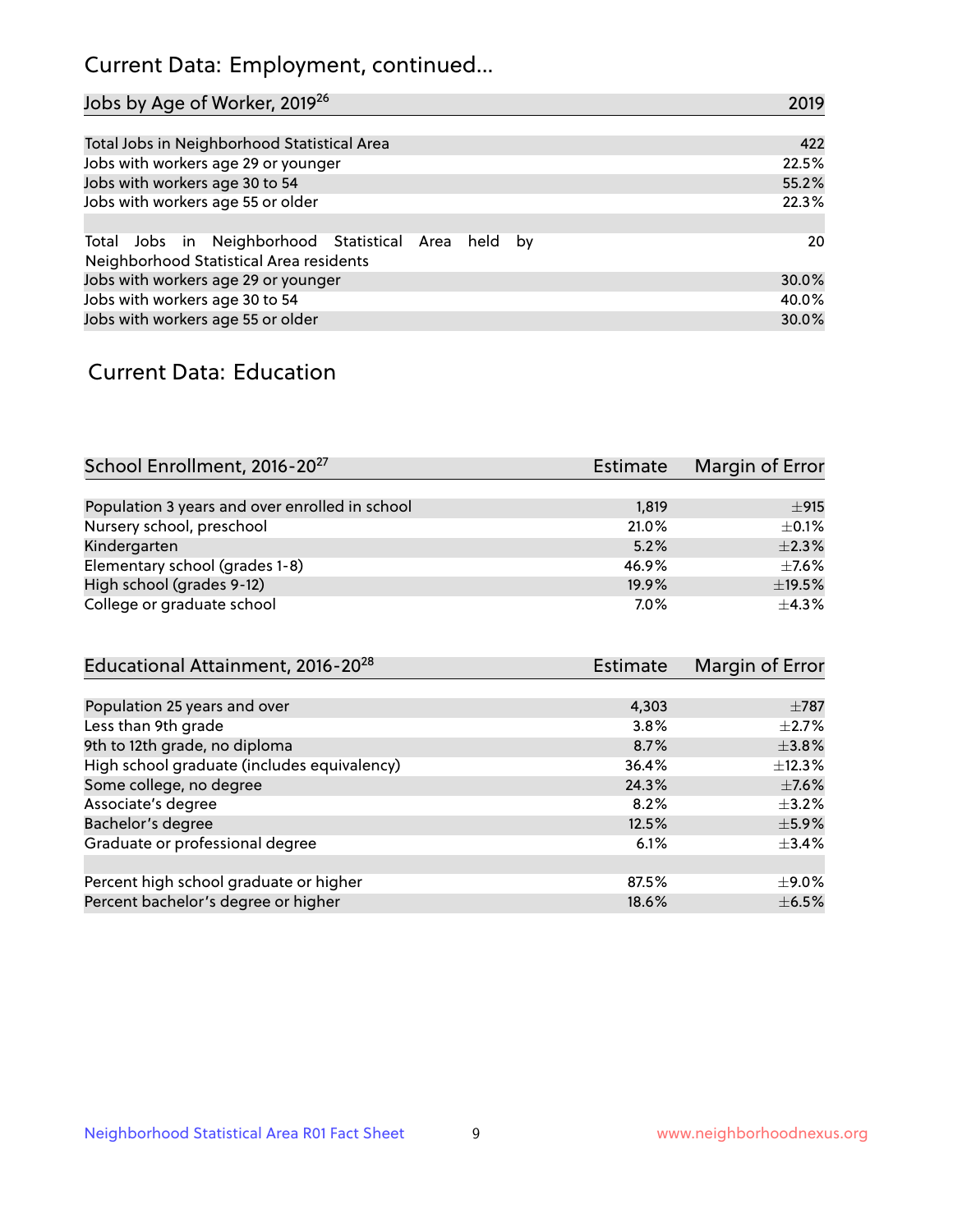## Current Data: Housing

| Households by Type, 2016-20 <sup>29</sup>            | <b>Estimate</b> | Margin of Error |
|------------------------------------------------------|-----------------|-----------------|
|                                                      |                 |                 |
| <b>Total households</b>                              | 3,085           | $\pm$ 380       |
| Family households (families)                         | 44.5%           | $\pm$ 11.4%     |
| With own children under 18 years                     | 17.5%           | $\pm$ 8.8%      |
| Married-couple family                                | 13.0%           | $\pm$ 7.6%      |
| With own children of the householder under 18 years  | 5.7%            | ±6.8%           |
| Male householder, no spouse present, family          | 2.8%            | $\pm$ 3.2%      |
| With own children of the householder under 18 years  | 1.2%            | $\pm1.5\%$      |
| Female householder, no spouse present, family        | 28.7%           | $\pm$ 9.3%      |
| With own children of the householder under 18 years  | 10.6%           | $\pm$ 5.6%      |
| Nonfamily households                                 | 55.5%           | $\pm 2.9\%$     |
| Householder living alone                             | 52.4%           | $\pm 2.0\%$     |
| 65 years and over                                    | 18.9%           | $\pm 3.6\%$     |
|                                                      |                 |                 |
| Households with one or more people under 18 years    | 24.4%           | $\pm$ 8.6%      |
| Households with one or more people 65 years and over | 25.7%           | $\pm$ 3.9%      |
|                                                      |                 |                 |
| Average household size                               | 2.27            | $\pm$ 0.45      |
| Average family size                                  | 3.37            | $\pm$ 0.63      |
|                                                      |                 |                 |
| Housing Occupancy, 2016-20 <sup>30</sup>             | <b>Estimate</b> | Margin of Error |
| Total housing units                                  | 3,857           | $\pm 365$       |
| Occupied housing units                               | 80.0%           | $\pm$ 6.3%      |
| Vacant housing units                                 | 20.0%           | $\pm 4.5\%$     |
|                                                      |                 |                 |
| Homeowner vacancy rate                               | 0.0             | $\pm$ 7.3       |
| Rental vacancy rate                                  | 7.9             | $\pm$ 3.8       |
| Units in Structure, 2016-20 <sup>31</sup>            | <b>Estimate</b> | Margin of Error |
|                                                      |                 |                 |
| Total housing units                                  | 3,857           | $\pm 365$       |
| 1-unit, detached                                     | 13.3%           | $\pm$ 4.3%      |
| 1-unit, attached                                     | 1.8%            | $\pm1.6\%$      |
| 2 units                                              | 0.9%            | $\pm 1.0\%$     |
| 3 or 4 units                                         | 13.1%           | $\pm$ 5.8%      |
| 5 to 9 units                                         | 22.0%           | $\pm$ 6.2%      |
| 10 to 19 units                                       | 24.9%           | $\pm$ 8.7%      |
| 20 or more units                                     | 24.1%           | $\pm$ 6.0%      |
| Mobile home                                          | 0.0%            | $\pm$ 0.5%      |
| Boat, RV, van, etc.                                  | 0.0%            | $\pm$ 0.5%      |
|                                                      |                 |                 |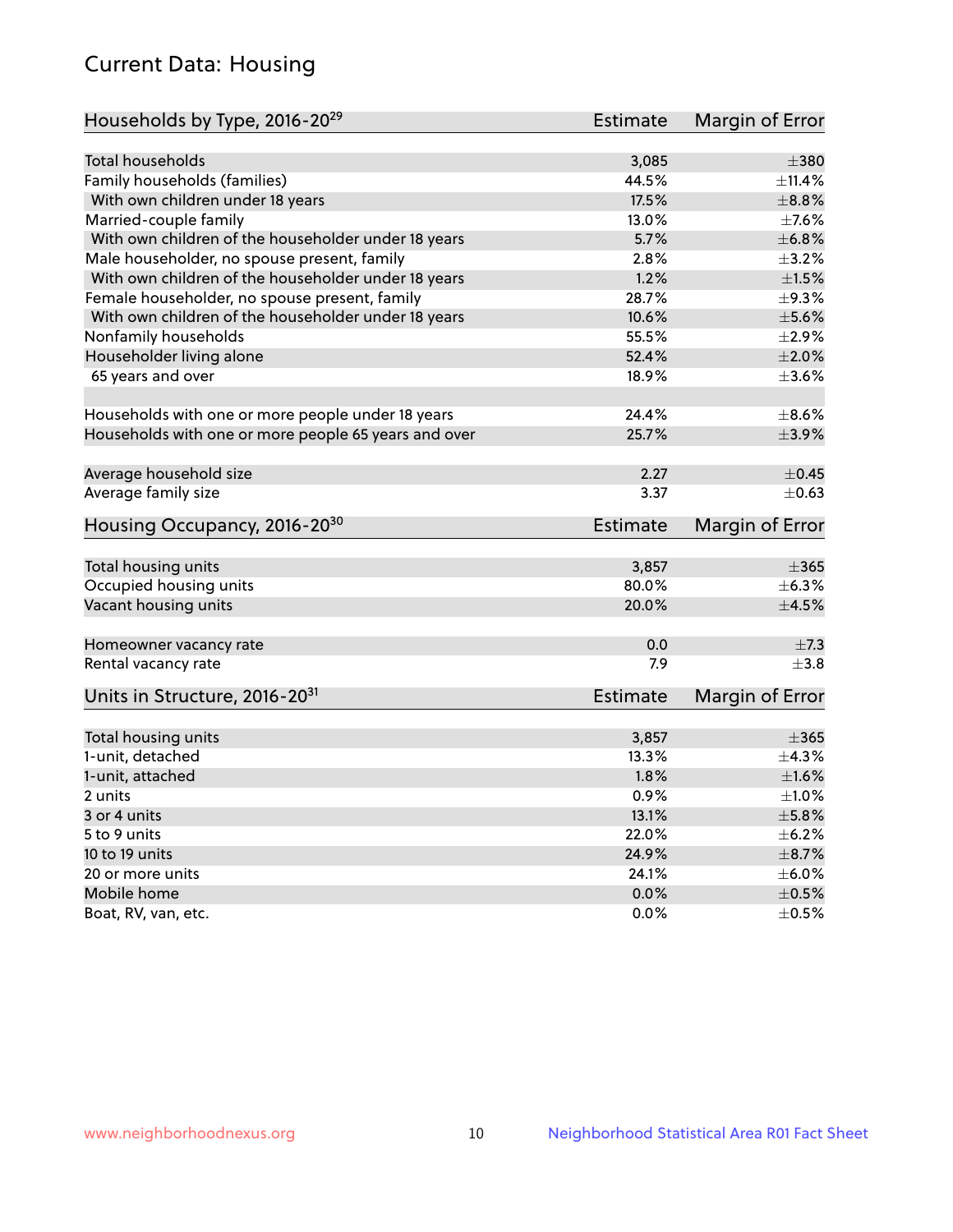## Current Data: Housing, continued...

| Year Structure Built, 2016-20 <sup>32</sup>    | <b>Estimate</b> | <b>Margin of Error</b> |
|------------------------------------------------|-----------------|------------------------|
| Total housing units                            | 3,857           | $\pm 365$              |
| Built 2014 or later                            | 1.3%            | $\pm 1.2\%$            |
| Built 2010 to 2013                             | 1.7%            | ±2.0%                  |
| Built 2000 to 2009                             | 7.9%            | ±3.4%                  |
| Built 1990 to 1999                             | 14.0%           | $\pm$ 8.6%             |
| Built 1980 to 1989                             | 5.9%            | $\pm$ 3.6%             |
| Built 1970 to 1979                             | 16.0%           | $\pm$ 5.4%             |
| Built 1960 to 1969                             | 30.2%           | $\pm$ 6.1%             |
| Built 1950 to 1959                             | 17.4%           | $\pm$ 5.2%             |
| Built 1940 to 1949                             | 4.7%            | $\pm 2.7\%$            |
| Built 1939 or earlier                          | 0.9%            | $\pm$ 0.8%             |
| Housing Tenure, 2016-2033                      | <b>Estimate</b> | Margin of Error        |
| Occupied housing units                         | 3,085           | $\pm 380$              |
| Owner-occupied                                 | 8.7%            | $\pm$ 4.0%             |
| Renter-occupied                                | 91.3%           | $\pm$ 4.5%             |
| Average household size of owner-occupied unit  | 2.52            | $\pm$ 0.28             |
| Average household size of renter-occupied unit | 2.25            | $\pm$ 0.48             |
| Residence 1 Year Ago, 2016-20 <sup>34</sup>    | <b>Estimate</b> | <b>Margin of Error</b> |
| Population 1 year and over                     | 7,007           | $\pm$ 1,632            |
| Same house                                     | 77.5%           | ±23.2%                 |
| Different house in the U.S.                    | 22.5%           | $\pm$ 15.6%            |
| Same county                                    | 17.1%           | ±15.6%                 |
| Different county                               | 5.4%            | $\pm$ 3.1%             |
| Same state                                     | 3.3%            | $\pm 2.3\%$            |
| Different state                                | 2.1%            | $\pm 2.2\%$            |
| Abroad                                         | 0.0%            | $\pm$ 0.3%             |
| Value of Housing Unit, 2016-20 <sup>35</sup>   | <b>Estimate</b> | Margin of Error        |
| Owner-occupied units                           | 267             | ±128                   |
| Less than \$50,000                             | 37.9%           | ±30.4%                 |
| \$50,000 to \$99,999                           | 23.9%           | $\pm$ 18.5%            |
| \$100,000 to \$149,999                         | 7.1%            | ±12.2%                 |
| \$150,000 to \$199,999                         | 20.5%           | ±23.3%                 |
| \$200,000 to \$299,999                         | 4.4%            | ±28.7%                 |
| \$300,000 to \$499,999                         | 6.2%            | ±13.9%                 |
| \$500,000 to \$999,999                         | 0.0%            | ±10.4%                 |
| \$1,000,000 or more                            | 0.0%            | ±12.7%                 |
| Mortgage Status, 2016-20 <sup>36</sup>         | <b>Estimate</b> | Margin of Error        |
| Owner-occupied units                           | 267             | ±128                   |
| Housing units with a mortgage                  | 54.3%           | $\pm$ 32.6%            |
|                                                |                 |                        |

Neighborhood Statistical Area R01 Fact Sheet 11 11 www.neighborhoodnexus.org

Housing units without a mortgage  $\pm 16.8\%$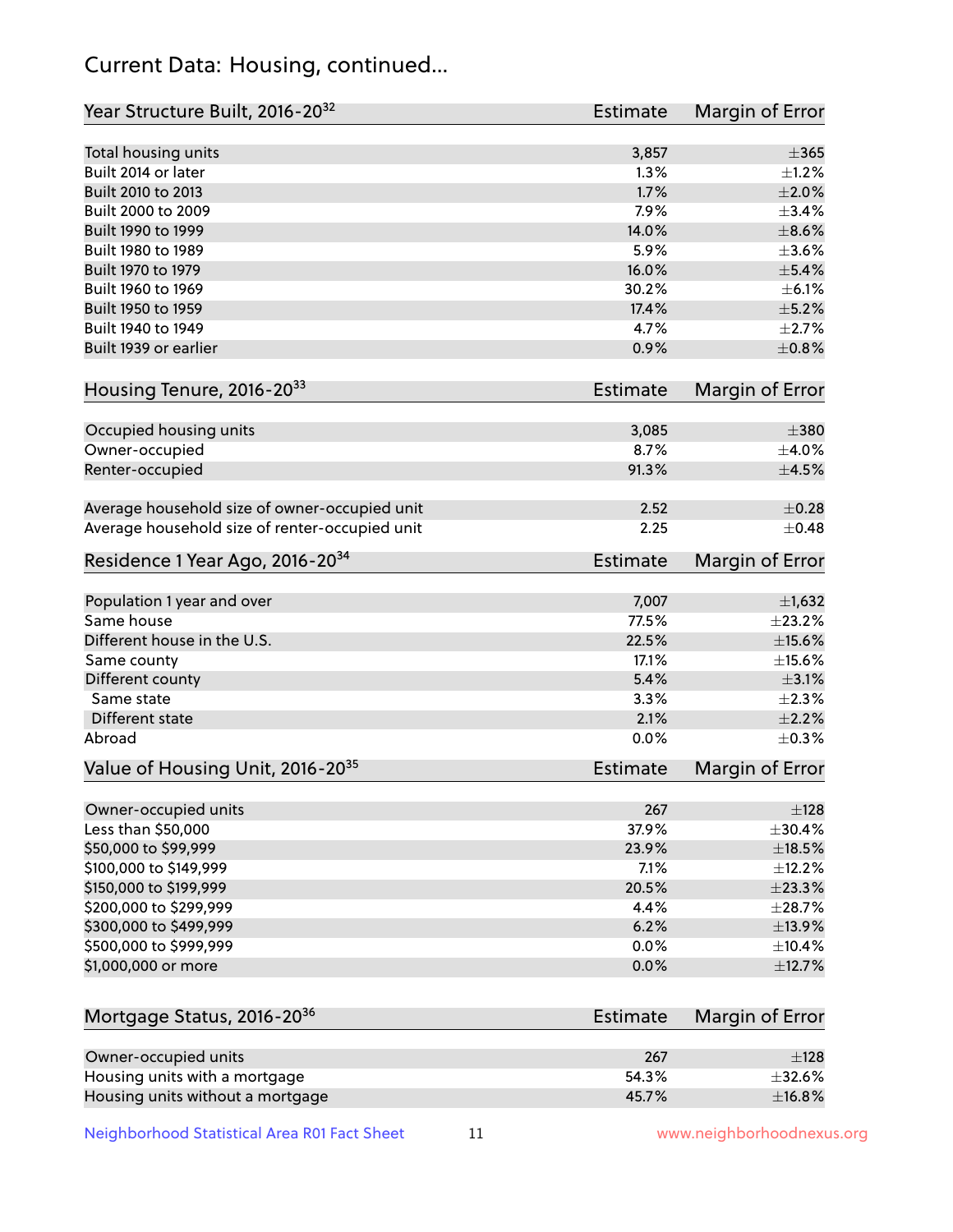## Current Data: Housing, continued...

| Selected Monthly Owner Costs, 2016-20 <sup>37</sup> | Estimate | Margin of Error |
|-----------------------------------------------------|----------|-----------------|
|                                                     |          |                 |
| Housing units with a mortgage                       | 145      | ±111            |
| Less than \$300                                     | 0.0%     | ±19.1%          |
| \$300 to \$499                                      | 18.1%    | $\pm 33.8\%$    |
| \$500 to \$999                                      | 5.8%     | ±29.7%          |
| \$1,000 to \$1,499                                  | 56.9%    | $\pm 21.4\%$    |
| \$1,500 to \$1,999                                  | 16.9%    | $\pm$ 51.0%     |
| \$2,000 to \$2,999                                  | 2.3%     | $\pm 23.6\%$    |
| \$3,000 or more                                     | 0.0%     | ±23.4%          |
|                                                     |          |                 |
| Median (dollars)                                    | \$1,117  | $\pm 69$        |
|                                                     |          |                 |
| Housing units without a mortgage                    | 122      | $\pm$ 74        |
| Less than \$150                                     | 0.0%     | ±22.7%          |
| \$150 to \$249                                      | 30.7%    | ±50.3%          |
| \$250 to \$349                                      | 0.7%     | $\pm 23.6\%$    |
| \$350 to \$499                                      | 67.8%    | $\pm$ 57.6%     |
| \$500 to \$699                                      | 0.6%     | ±22.9%          |
| \$700 or more                                       | 0.2%     | ±48.2%          |
|                                                     |          |                 |
| Median (dollars)                                    | \$427    | $\pm 25$        |

| Selected Monthly Owner Costs as a Percentage of | <b>Estimate</b> | Margin of Error |
|-------------------------------------------------|-----------------|-----------------|
| Household Income, 2016-20 <sup>38</sup>         |                 |                 |
|                                                 |                 |                 |
| Housing units with a mortgage <sup>39</sup>     | 145             | $\pm$ 125       |
| Less than 20.0 percent                          | 45.5%           | $\pm$ 50.9%     |
| 20.0 to 24.9 percent                            | 11.3%           | ±19.9%          |
| 25.0 to 29.9 percent                            | 26.3%           | $\pm$ 35.3%     |
| 30.0 to 34.9 percent                            | 1.6%            | $\pm$ 18.5%     |
| 35.0 percent or more                            | 15.3%           | $\pm 22.8\%$    |
|                                                 |                 |                 |
| Housing units without a mortgage <sup>40</sup>  | 115             | $\pm 94$        |
| Less than 10.0 percent                          | 52.6%           | $\pm$ 37.1%     |
| 10.0 to 14.9 percent                            | 9.4%            | $\pm$ 17.3%     |
| 15.0 to 19.9 percent                            | $1.0\%$         | $\pm$ 18.5%     |
| 20.0 to 24.9 percent                            | 16.1%           | $\pm$ 27.3%     |
| 25.0 to 29.9 percent                            | 5.2%            | $\pm$ 15.3%     |
| 30.0 to 34.9 percent                            | 0.0%            | $\pm$ 17.0%     |
| 35.0 percent or more                            | 15.7%           | $\pm$ 33.3%     |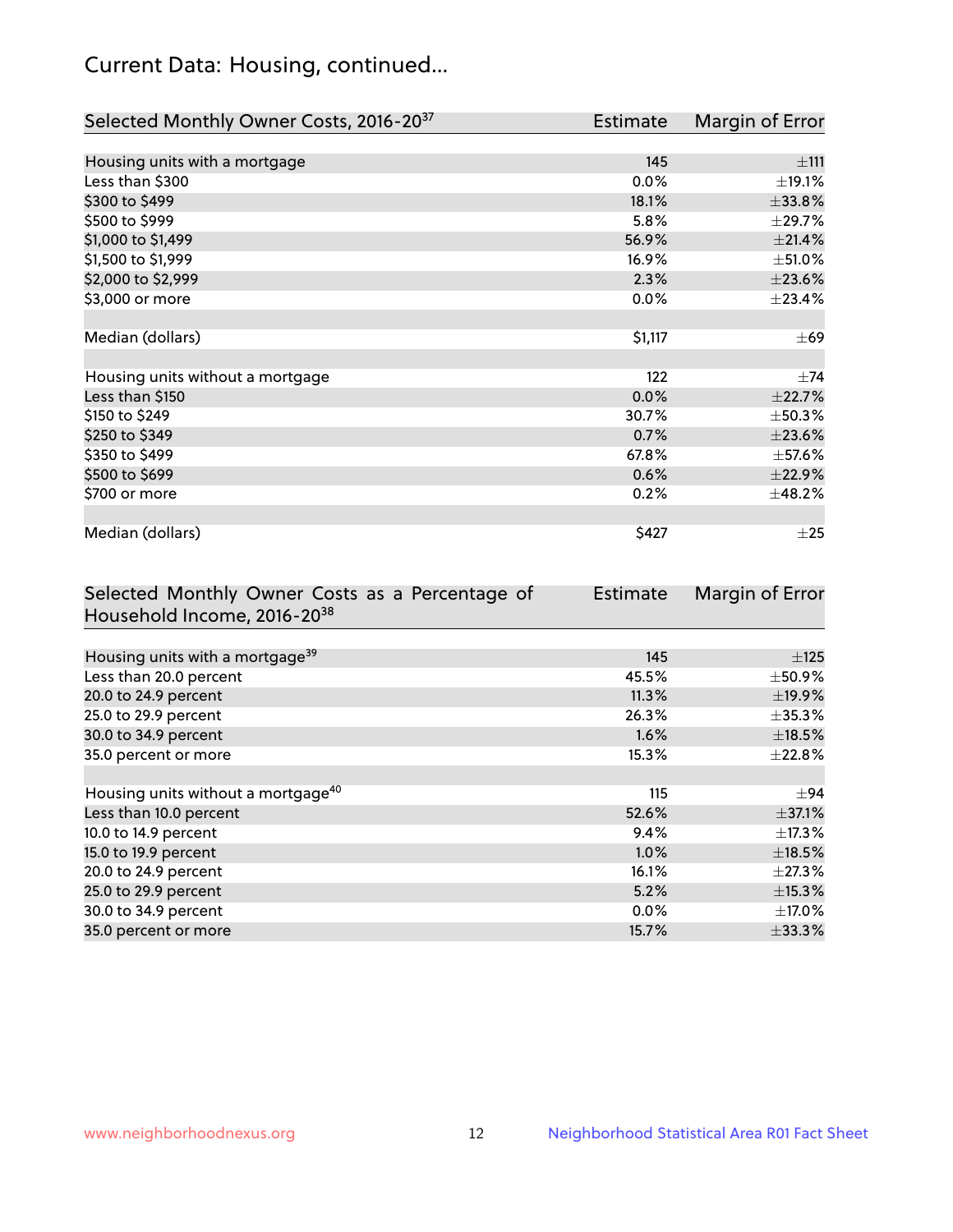## Current Data: Housing, continued...

| Gross Rent, 2016-20 <sup>41</sup>               | Estimate        | Margin of Error |
|-------------------------------------------------|-----------------|-----------------|
|                                                 |                 |                 |
| Occupied units paying rent                      | 2,807           | $\pm$ 377       |
| Less than \$200                                 | 1.2%            | $\pm 1.9\%$     |
| \$200 to \$499                                  | 22.8%           | $\pm 8.0\%$     |
| \$500 to \$749                                  | 21.1%           | $\pm$ 6.7%      |
| \$750 to \$999                                  | 33.4%           | $\pm$ 9.4%      |
| \$1,000 to \$1,499                              | 18.1%           | ±11.1%          |
| \$1,500 to \$1,999                              | 3.3%            | ±3.4%           |
| \$2,000 or more                                 | $0.0\%$         | $\pm$ 1.4%      |
| Median (dollars)                                | \$778           | $\pm 25$        |
|                                                 |                 |                 |
| No rent paid                                    | 11              | ±24             |
|                                                 |                 |                 |
| Gross Rent as a Percentage of Household Income, | <b>Estimate</b> | Margin of Error |
| $2016 - 20^{42}$                                |                 |                 |
|                                                 |                 |                 |
| Occupied units paying rent <sup>43</sup>        | 2,702           | $\pm$ 515       |
| Less than 15.0 percent                          | 6.0%            | $\pm$ 5.0%      |
| 15.0 to 19.9 percent                            | 4.4%            | ±3.3%           |
| 20.0 to 24.9 percent                            | 6.0%            | ±3.8%           |
| 25.0 to 29.9 percent                            | 10.0%           | $\pm$ 6.4%      |
| 30.0 to 34.9 percent                            | 12.2%           | $\pm$ 8.8%      |
| 35.0 percent or more                            | 61.3%           | $\pm$ 6.7%      |

# Current Data: Transportation

| Commuting to Work, 2016-20 <sup>44</sup>  | <b>Estimate</b> | Margin of Error |
|-------------------------------------------|-----------------|-----------------|
|                                           |                 |                 |
| Workers 16 years and over                 | 2,443           | $\pm 737$       |
| Car, truck, or van - drove alone          | 44.1%           | $\pm$ 18.3%     |
| Car, truck, or van - carpooled            | 5.6%            | $\pm$ 3.9%      |
| Public transportation (excluding taxicab) | 45.9%           | $\pm$ 14.6%     |
| Walked                                    | 0.4%            | $\pm$ 0.8%      |
| Other means                               | $0.8\%$         | $\pm 1.2\%$     |
| Worked at home                            | 3.3%            | $\pm 3.6\%$     |
|                                           |                 |                 |
| Mean travel time to work (minutes)        | 51.0            | $\pm$ 7.2       |

| Access to a Vehicle, 2016-20 <sup>45</sup> | Estimate | Margin of Error |
|--------------------------------------------|----------|-----------------|
|                                            |          |                 |
| Occupied housing units                     | 3,085    | $\pm$ 380       |
| No vehicles available                      | 45.9%    | $\pm$ 5.9%      |
| 1 vehicle available                        | 37.9%    | $\pm$ 9.3%      |
| 2 vehicles available                       | 12.9%    | $\pm$ 8.8%      |
| 3 or more vehicles available               | 3.3%     | $+2.9%$         |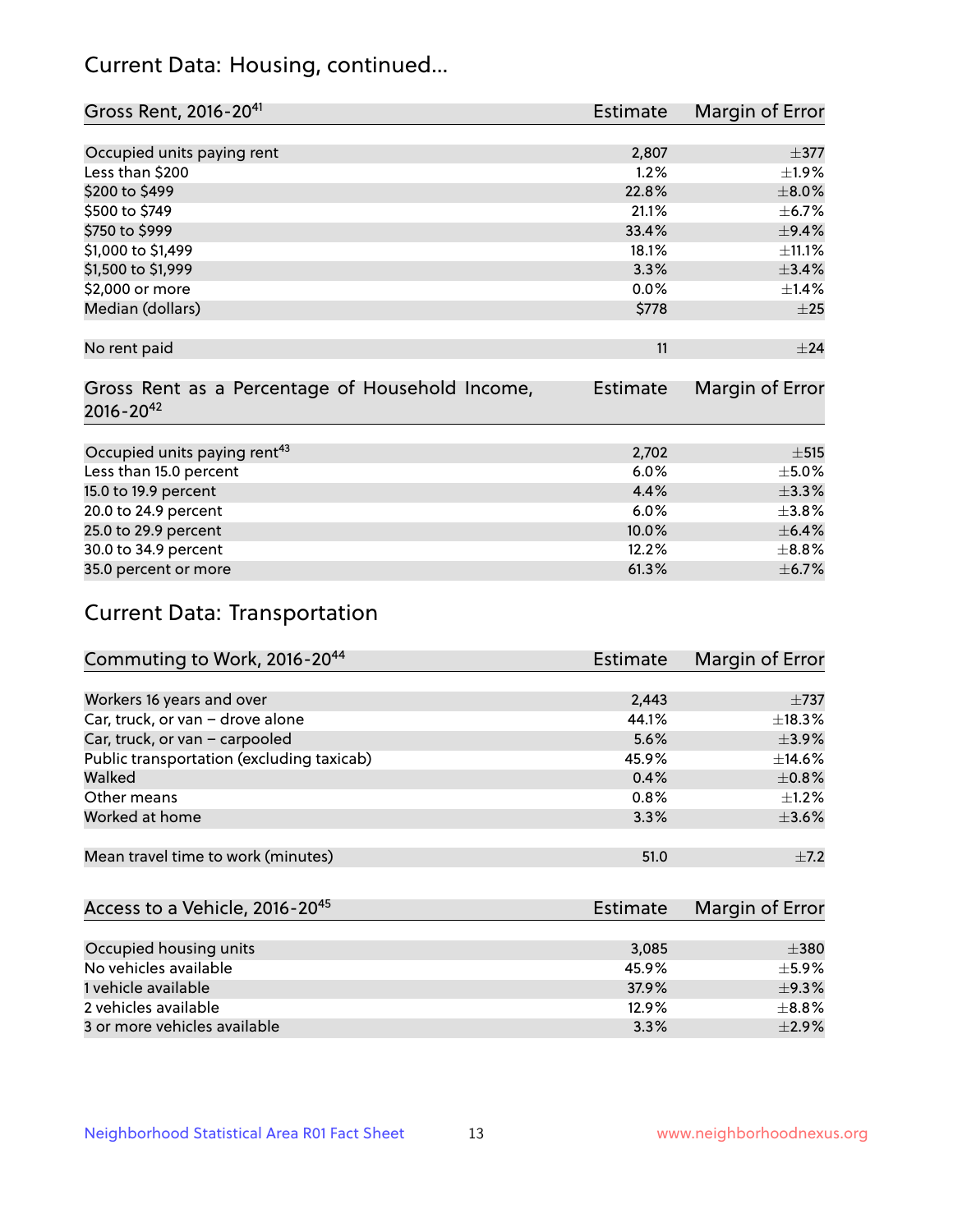## Current Data: Health

| Health Insurance coverage, 2016-2046                    | <b>Estimate</b> | Margin of Error |
|---------------------------------------------------------|-----------------|-----------------|
|                                                         |                 |                 |
| Civilian Noninstitutionalized Population                | 7,010           | $\pm$ 1,633     |
| With health insurance coverage                          | 78.8%           | ±24.8%          |
| With private health insurance coverage                  | 31.7%           | $\pm 1.5\%$     |
| With public health coverage                             | 54.7%           | $\pm$ 9.3%      |
| No health insurance coverage                            | 21.2%           | $\pm$ 9.0%      |
| Civilian Noninstitutionalized Population Under 19 years | 2,160           | $\pm 2,160$     |
| No health insurance coverage                            | 8.1%            | $\pm$ 4.5%      |
|                                                         |                 |                 |
| Civilian Noninstitutionalized Population 19 to 64 years | 3,972           | $\pm$ 893       |
| In labor force:                                         | 2,755           | $\pm 790$       |
| Employed:                                               | 2,563           | $\pm 786$       |
| With health insurance coverage                          | 68.7%           | ±29.4%          |
| With private health insurance coverage                  | 53.8%           | $\pm$ 5.4%      |
| With public coverage                                    | 15.9%           | ±10.9%          |
| No health insurance coverage                            | 31.3%           | ±23.8%          |
| Unemployed:                                             | 192             | $\pm 786$       |
| With health insurance coverage                          | 29.9%           | ±26.6%          |
| With private health insurance coverage                  | 17.9%           | $\pm 21.0\%$    |
| With public coverage                                    | 23.7%           | ±26.8%          |
| No health insurance coverage                            | 70.1%           | ±25.9%          |
|                                                         |                 |                 |
| Not in labor force:                                     | 1,218           | $\pm$ 367       |
| With health insurance coverage                          | 69.3%           | ±28.7%          |
| With private health insurance coverage                  | 14.9%           | $\pm$ 5.4%      |
| With public coverage                                    | 62.2%           | $\pm$ 5.2%      |
| No health insurance coverage                            | 30.7%           | $\pm 21.1\%$    |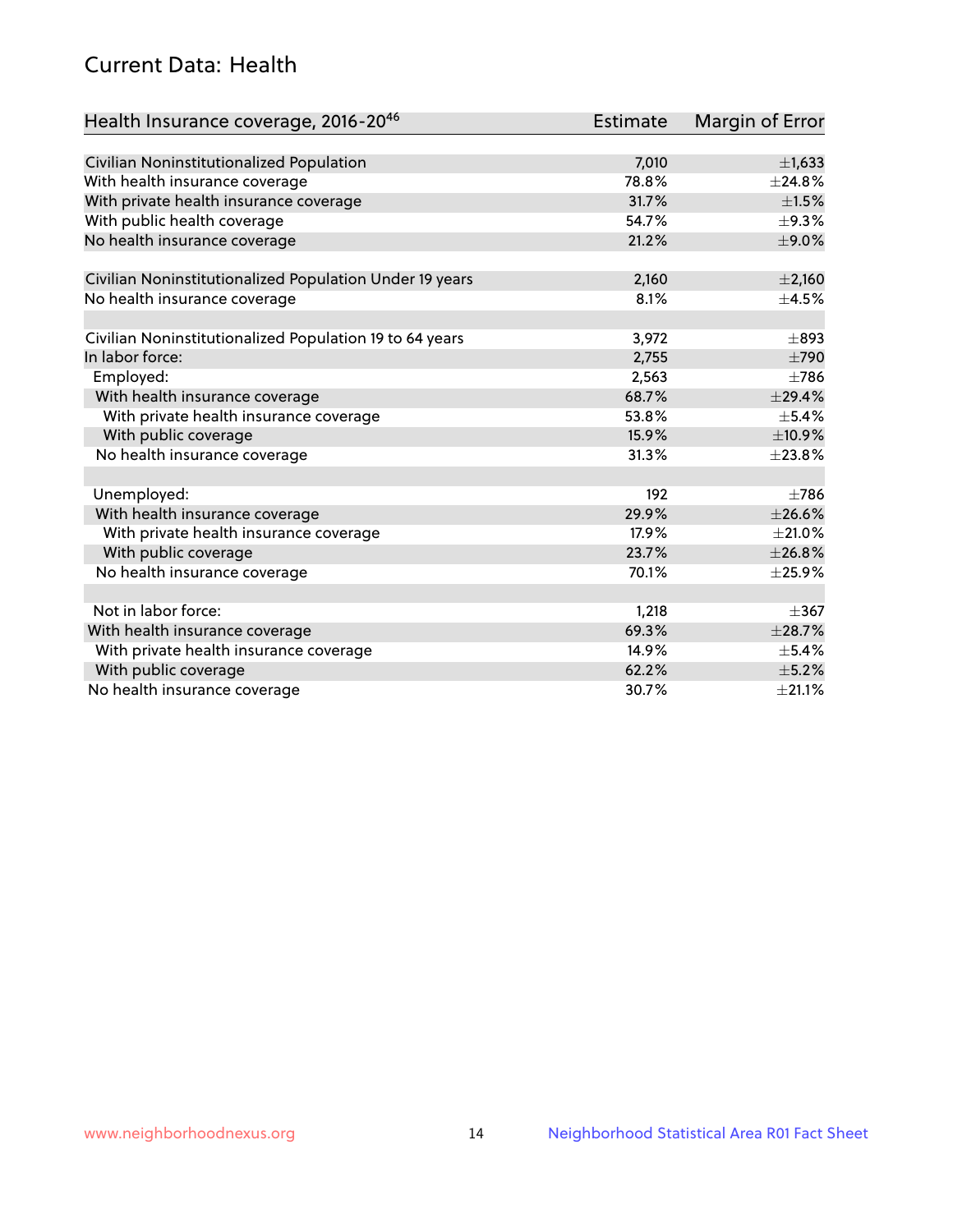#### Notes:

- 1. Source: U.S. Census Bureau, Decennial Census 2000, SF1 tables P8, P12; American Community Survey, tables B01001, B03002
- 2. This category includes Pacific Islanders, Native Americans and Alaska Natives, people who identify as some other race, and those who identify as bi/multi racial.
- 3. Source: U.S. Census Bureau, Decennial Census 2000, SF1 tables P15, P16, P18, P19; American Community Survey, tables B11001, B11005, B11003
- 4. Source: U.S. Census Bureau, Decennial Census 2000, SF3 table P37; American Community Survey, table B15002
- 5. Source: U.S. Census Bureau, Longitudinal Employer-Household Dynamics Residential Area Characteristics, Table JT01 (Primary Jobs); Workplace Area Characteristics, Table JT00 (All Jobs)
- 6. Source: U.S. Census Bureau, Decennial Census 2000, SF3 tables P52, P87; American Community Survey, tables B19001, B17001
- 7. Source: U.S. Census Bureau, Decennial Census 2000, SF1 tables H3, H4; American Community Survey, tables B25002, B25009
- 8. Source: U.S. Census Bureau, Decennial Census 2000, SF3 table H44; American Community Survey, tables B25044
- 9. Source: Atlanta Police Department, COBRA; U.S. Census Bureau, American Community Survey, table B01001
- 10. Source: U.S. Census Bureau, American Community Survey, table B01001
- 11. Source: U.S. Census Bureau, American Community Survey, table B03002
- 12. Source: U.S. Census Bureau, American Community Survey, table B05002
- 13. Source: U.S. Census Bureau, American Community Survey, table B05003
- 14. Source: U.S. Census Bureau, American Community Survey, tables B19001, B19025, B19051, B19061, B19055, B19065, B19059, B19069, B19056, B19066, B19057, B19067, B22001, B19101, B19127
- 15. Source: U.S. Census Bureau, American Community Survey, tables B19201, B19214, B20017, B19313
- 16. Source: U.S. Census Bureau, American Community Survey, table B17010
- 17. Source: U.S. Census Bureau, American Community Survey, tables B17001, B17006, B17021, B17007. Table totals may be lower than the total population, as they are based on the population for whom poverty status is determined.
- 18. Source: U.S. Census Bureau, American Community Survey, B17001H, B17001B, B17001D, B17001I. Table totals may be lower than the total population, as they are based on the population for whom poverty status is determined.
- 19. Source: U.S. Census Bureau, American Community Survey, tables B23001, B23008
- 20. Source: U.S. Census Bureau, American Community Survey, table C24030
- 21. Source: U.S. Census Bureau, American Community Survey, table C24010
- 22. Source: U.S. Census Bureau, American Community Survey, table B24080
- 23. Source: U.S. Census Bureau, Longitudinal Employer-Household Dynamics Origin-Destination Data, Tables JT00 Main and JT00 Aux
- 24. Source: U.S. Census Bureau, Longitudinal Employer-Household Dynamics Origin-Destination Data, Tables JT00 Main and JT00 Aux
- 25. Source: U.S. Census Bureau, Longitudinal Employer-Household Dynamics Origin-Destination Data, Tables JT00 Main and JT00 Aux
- 26. Source: U.S. Census Bureau, Longitudinal Employer-Household Dynamics Origin-Destination Data, Tables JT00 Main and JT00 Aux
- 27. Source: U.S. Census Bureau, American Community Survey, table B14001
- 28. Source: U.S. Census Bureau, American Community Survey, table B15002
- 29. Source: U.S. Census Bureau, American Community Survey, tables B11001, B11003, B11007, B11005, B09019
- 30. Source: U.S. Census Bureau, American Community Survey, tables B25002, B25003, B25004
- 31. Source: U.S. Census Bureau, American Community Survey, table B25024
- 32. Source: U.S. Census Bureau, American Community Survey, table B25034
- 33. Source: U.S. Census Bureau, American Community Survey, tables B25009, B25008, B25003
- 34. Source: U.S. Census Bureau, American Community Survey, table B07003
- 35. Source: U.S. Census Bureau, American Community Survey, table B25075. This value is self-reported and may differ from home values as determined by the County Tax Assessor.
- 36. Source: U.S. Census Bureau, American Community Survey, table B25081
- 37. Source: U.S. Census Bureau, American Community Survey, table B25087
- 38. Source: U.S. Census Bureau, American Community Survey, table B25091
- 39. Excludes units where Selected Monthly Owner Costs as a Percentage of Income cannot be computed.
- 40. Excludes units where Selected Monthly Owner Costs as a Percentage of Income cannot be computed.
- 41. Source: U.S. Census Bureau, American Community Survey, table B25063
- 42. Source: U.S. Census Bureau, American Community Survey, table B25070
- 43. Excludes units where Gross Rent as a Percentage of Income cannot be computed.
- 44. Source: U.S. Census Bureau, American Community Survey, tables B08101, B08013
- 45. Source: U.S. Census Bureau, American Community Survey, table B25044
- 46. Source: U.S. Census Bureau, American Community Survey, tables B18135, B27011

The dagger (†) symbol denotes values that cannot be computed.